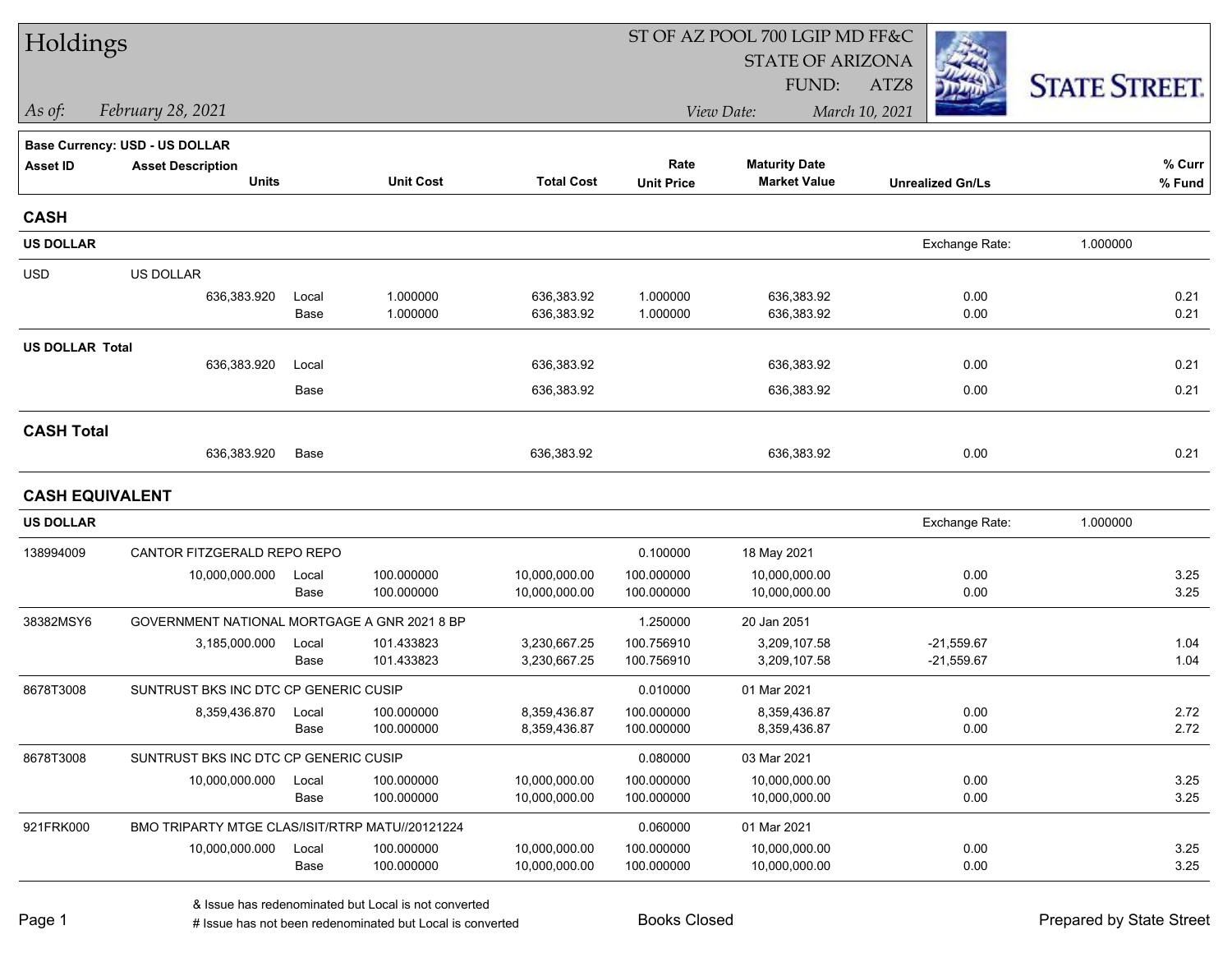| Holdings               |                                                  |       |                  |                   |                   | ST OF AZ POOL 700 LGIP MD FF&C |                         |                      |  |
|------------------------|--------------------------------------------------|-------|------------------|-------------------|-------------------|--------------------------------|-------------------------|----------------------|--|
|                        |                                                  |       |                  |                   |                   | <b>STATE OF ARIZONA</b>        |                         |                      |  |
|                        |                                                  |       |                  |                   |                   | FUND:                          | ATZ8                    | <b>STATE STREET.</b> |  |
| $\vert$ As of:         | February 28, 2021                                |       |                  |                   |                   | View Date:                     | March 10, 2021          |                      |  |
|                        | <b>Base Currency: USD - US DOLLAR</b>            |       |                  |                   |                   |                                |                         |                      |  |
| <b>Asset ID</b>        | <b>Asset Description</b>                         |       |                  |                   | Rate              | <b>Maturity Date</b>           |                         | % Curr               |  |
|                        | <b>Units</b>                                     |       | <b>Unit Cost</b> | <b>Total Cost</b> | <b>Unit Price</b> | <b>Market Value</b>            | <b>Unrealized Gn/Ls</b> | % Fund               |  |
| 926NKW009              | AMHERST PIERPONT 04/15 VAR                       |       |                  |                   | 0.080000          | 04 Mar 2021                    |                         |                      |  |
|                        | 10,000,000.000                                   | Local | 100.000000       | 10,000,000.00     | 100.000000        | 10,000,000.00                  | 0.00                    | 3.25                 |  |
|                        |                                                  | Base  | 100.000000       | 10,000,000.00     | 100.000000        | 10,000,000.00                  | 0.00                    | 3.25                 |  |
| 926NKW009              | AMHERST PIERPONT 04/15 VAR                       |       |                  |                   | 0.070000          | 08 Mar 2021                    |                         |                      |  |
|                        | 10,000,000.000                                   | Local | 100.000000       | 10,000,000.00     | 100.000000        | 10,000,000.00                  | 0.00                    | 3.25                 |  |
|                        |                                                  | Base  | 100.000000       | 10,000,000.00     | 100.000000        | 10,000,000.00                  | 0.00                    | 3.25                 |  |
| 935MUR901              | <b>WESTERN ALLIANCE BANK</b>                     |       |                  |                   | 0.150000          | 01 Apr 2021                    |                         |                      |  |
|                        | 15,000,000.000                                   | Local | 100.000000       | 15,000,000.00     | 100.000000        | 15,000,000.00                  | 0.00                    | 4.88                 |  |
|                        |                                                  | Base  | 100.000000       | 15,000,000.00     | 100.000000        | 15,000,000.00                  | 0.00                    | 4.88                 |  |
| 979QHR003              | SOUTH STREET REPO                                |       |                  |                   | 0.050000          | 04 Mar 2021                    |                         |                      |  |
|                        | 10,000,000.000                                   | Local | 100.000000       | 10,000,000.00     | 100.000000        | 10,000,000.00                  | 0.00                    | 3.25                 |  |
|                        |                                                  | Base  | 100.000000       | 10,000,000.00     | 100.000000        | 10,000,000.00                  | 0.00                    | 3.25                 |  |
| 985FHY004              | MITSUBISHI UFJ REPO                              |       |                  |                   | 0.070000          | 01 Mar 2021                    |                         |                      |  |
|                        | 10,000,000.000                                   | Local | 100.000000       | 10,000,000.00     | 100.000000        | 10,000,000.00                  | 0.00                    | 3.25                 |  |
|                        |                                                  | Base  | 100.000000       | 10,000,000.00     | 100.000000        | 10,000,000.00                  | 0.00                    | 3.25                 |  |
| <b>US DOLLAR Total</b> |                                                  |       |                  |                   |                   |                                |                         |                      |  |
|                        | 96,544,436.870                                   | Local |                  | 96,590,104.12     |                   | 96,568,544.45                  | $-21,559.67$            | 31.39                |  |
|                        |                                                  | Base  |                  | 96,590,104.12     |                   | 96,568,544.45                  | $-21,559.67$            | 31.39                |  |
|                        | <b>CASH EQUIVALENT Total</b>                     |       |                  |                   |                   |                                |                         |                      |  |
|                        | 96,544,436.870                                   | Base  |                  | 96,590,104.12     |                   | 96,568,544.45                  | $-21,559.67$            | 31.39                |  |
| <b>FIXED INCOME</b>    |                                                  |       |                  |                   |                   |                                |                         |                      |  |
| <b>US DOLLAR</b>       |                                                  |       |                  |                   |                   |                                | Exchange Rate:          | 1.000000             |  |
| 30218HAA5              | EXPORT LEASING 2009 LLC US GOVT GUAR 08/21 1.859 |       |                  |                   | 1.859000          | 28 Aug 2021                    |                         |                      |  |
|                        | 87,978.310                                       | Local | 100.086430       | 88,054.35         | 100.296990        | 88,239.60                      | 185.25                  | 0.03                 |  |
| Original Face:         | 1,000,000.000                                    | Base  | 100.086430       | 88,054.35         | 100.296990        | 88,239.60                      | 185.25                  | 0.03                 |  |
| 36178GHQ0              | GNMA POOL AA8339 GN 08/27 FIXED 3                |       |                  |                   | 3.000000          | 15 Aug 2027                    |                         |                      |  |
|                        | 739,563.850                                      | Local | 102.994823       | 761,712.48        | 105.533992        | 780,491.25                     | 18,778.77               | 0.25                 |  |
| Original Face:         | 5,000,000.000                                    | Base  | 102.994823       | 761,712.48        | 105.533992        | 780,491.25                     | 18,778.77               | 0.25                 |  |

& Issue has redenominated but Local is not converted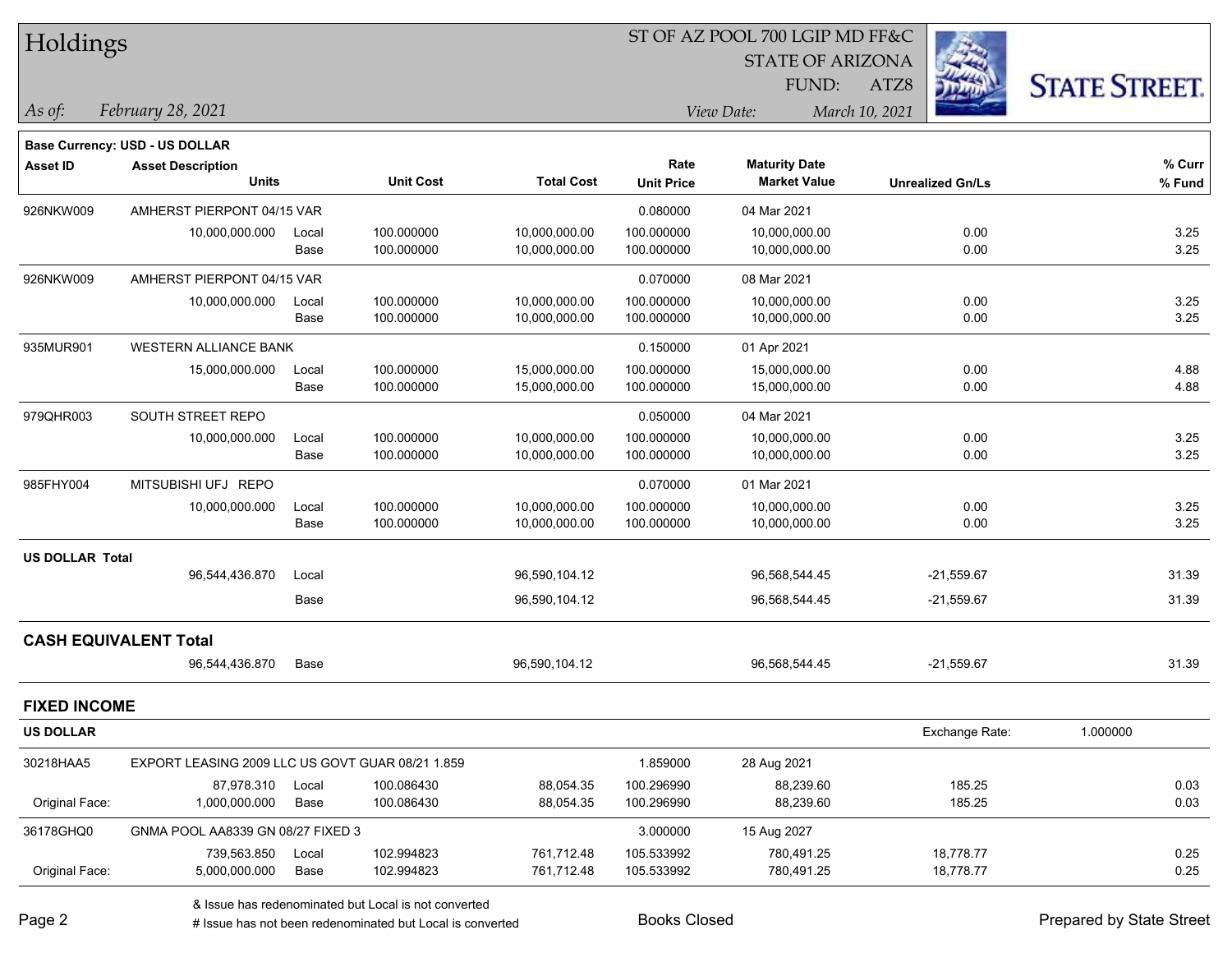| Holdings |
|----------|
|          |

#### ST OF AZ POOL 700 LGIP MD FF&C

**Maturity Date**

STATE OF ARIZONA

ATZ8



**% Curr**

*February 28, 2021 As of: View Date: March 10, 2021*

**Base Currency: USD - US DOLLAR**

FUND:

|                | <b>Units</b>                              |       | <b>Unit Cost</b> | <b>Total Cost</b> | <b>Unit Price</b> | <b>Market Value</b> | <b>Unrealized Gn/Ls</b> | % Fund |
|----------------|-------------------------------------------|-------|------------------|-------------------|-------------------|---------------------|-------------------------|--------|
| 36179MAF7      | GNMA II POOL MA0006 G2 04/27 FIXED 2.5    |       |                  |                   | 2.500000          | 20 Apr 2027         |                         |        |
|                | 647,066.200                               | Local | 102.298110       | 661,936.49        | 104.533650        | 676,401.92          | 14,465.43               | 0.22   |
| Original Face: | 4,372,786.000                             | Base  | 102.298110       | 661,936.49        | 104.533650        | 676,401.92          | 14,465.43               | 0.22   |
| 36179MCH1      | GNMA II POOL MA0072 G2 05/27 FIXED 2.5    |       |                  |                   | 2.500000          | 20 May 2027         |                         |        |
|                | 767,949.950                               | Local | 102.024276       | 783,495.38        | 104.358312        | 801,419.60          | 17,924.22               | 0.26   |
| Original Face: | 5,000,000.000                             | Base  | 102.024276       | 783,495.38        | 104.358312        | 801,419.60          | 17,924.22               | 0.26   |
| 36179MGP9      | GNMA II POOL MA0206 G2 07/27 FIXED 3.5    |       |                  | 3.500000          | 20 Jul 2027       |                     |                         |        |
|                | 420,932.680                               | Local | 103.304566       | 434,842.68        | 106.681056        | 449,055.43          | 14,212.75               | 0.15   |
| Original Face: | 4,169,641.000                             | Base  | 103.304566       | 434,842.68        | 106.681056        | 449,055.43          | 14,212.75               | 0.15   |
| 36179NDH8      | GNMA II POOL MA1004 G2 05/43 FIXED 3      |       |                  |                   | 3.000000          | 20 May 2043         |                         |        |
|                | 343,140.120                               | Local | 101.125695       | 347,002.83        | 102.878059        | 353,015.90          | 6,013.07                | 0.11   |
| Original Face: | 2,000,000.000                             | Base  | 101.125695       | 347,002.83        | 102.878059        | 353,015.90          | 6,013.07                | 0.11   |
| 36202F3T1      | GNMA II POOL 005310 G2 02/27 FIXED 3.5    |       |                  |                   | 3.500000          | 20 Feb 2027         |                         |        |
|                | 271,924.210                               | Local | 102.182321       | 277,858.47        | 105.632694        | 287,240.87          | 9,382.40                | 0.09   |
| Original Face: | 2,910,888.000                             | Base  | 102.182321       | 277,858.47        | 105.632694        | 287,240.87          | 9,382.40                | 0.09   |
| 36225E3Y6      | GNMA II POOL 082614 G2 09/40 FLOATING VAR |       |                  |                   | 2.250000          | 20 Sep 2040         |                         |        |

Original Face: 9,450,000.000 Base 103.001772 603,542.87 104.691890 613,446.18 9,903.31 0.20

Original Face: 2,500,000.000 Base 101.023782 427,533.28 104.432230 441,957.86 14,424.58 0.14

Original Face: 1,500,000.000 Base 100.985182 329,765.01 102.595108 335,022.19 5,257.18 0.11

Original Face: 5,872,458.000 Base 105.258229 614,731.71 110.368975 644,579.61 29,847.90 0.21

Original Face: 1,000,000.000 Base 101.578032 14,174.29 105.292131 14,692.56 518.27 0.00

& Issue has redenominated but Local is not converted

**Asset ID Asset Description Rate**

3622A2EM0 GNMA POOL 783740 GN 12/27 FIXED 2.5 2.500000 15 Dec 2027

3622A2F31 GNMA II POOL 783786 G2 06/28 FIXED 2.5 2.500000 20 Jun 2028

36230M3Y1 GNMA POOL 753515 GN 11/40 FIXED 4 4.000000 15 Nov 2040

36241KZ76 GNMA POOL 782566 GN 02/24 FIXED 5.5 SOOL SERIES AND STRING TO A SHOOL TO SALL SERIES AND STRING TO S

585,953.870 Local 103.001772 603,542.87 104.691890 613,446.18 9,903.31 0.20

423,200.630 Local 101.023782 427,533.28 104.432230 441,957.86 14,424.58 0.14

326,547.920 Local 100.985182 329,765.01 102.595108 335,022.19 5,257.18 0.11

584,022.470 Local 105.258229 614,731.71 110.368975 644,579.61 29,847.90 0.21

13,954.090 Local 101.578032 14,174.29 105.292131 14,692.56 518.27 0.00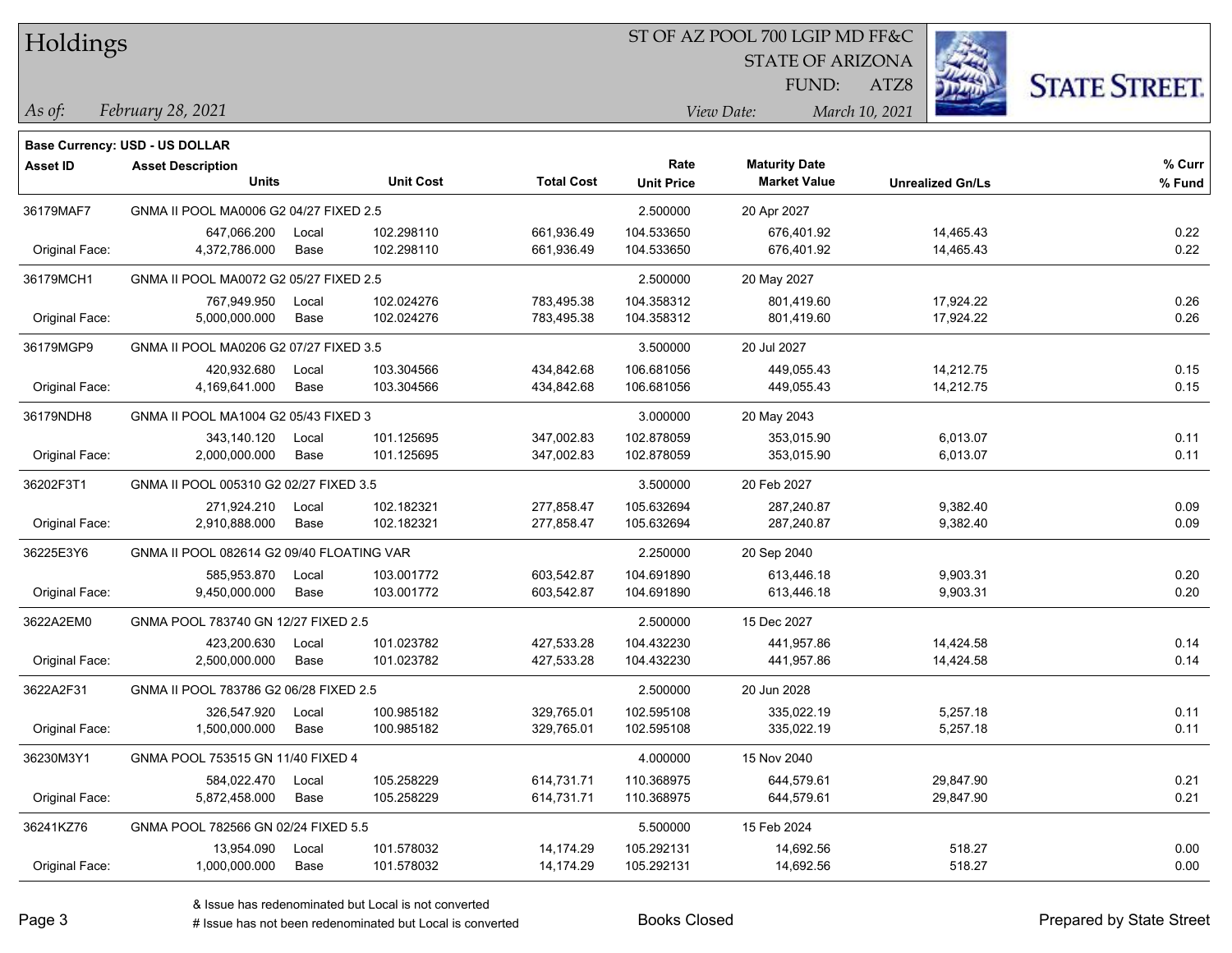#### ST OF AZ POOL 700 LGIP MD FF&C

**Maturity Date**

STATE OF ARIZONA

ATZ8



**% Fund**

**% Curr**

*February 28, 2021 As of: View Date: March 10, 2021*

**Base Currency: USD - US DOLLAR**

FUND:

|                | <b>Units</b>                                   |       | <b>Unit Cost</b> | <b>Total Cost</b> | <b>Unit Price</b> | <b>Market Value</b> | <b>Unrealized Gn/Ls</b> | % Fun |
|----------------|------------------------------------------------|-------|------------------|-------------------|-------------------|---------------------|-------------------------|-------|
| 36290TK65      | GNMA POOL 616917 GN 12/35 FIXED 5              |       |                  |                   | 5.000000          | 15 Dec 2035         |                         |       |
|                | 25,231.320                                     | Local | 104.471942       | 26,359.65         | 112.755056        | 28,449.59           | 2,089.94                | 0.01  |
| Original Face: | 1,000,000.000                                  | Base  | 104.471942       | 26,359.65         | 112.755056        | 28,449.59           | 2,089.94                | 0.01  |
| 36294XCP9      | GNMA POOL 662578 GN 09/22 FIXED 5              |       |                  |                   | 5.000000          | 15 Sep 2022         |                         |       |
|                | 207.590                                        | Local | 100.688858       | 209.02            | 104.158550        | 216.22              | 7.20                    | 0.00  |
| Original Face: | 25,000.000                                     | Base  | 100.688858       | 209.02            | 104.158550        | 216.22              | 7.20                    | 0.00  |
| 36297KGS4      | GNMA POOL 714009 GN 10/39 FIXED 5              |       |                  |                   | 5.000000          | 15 Oct 2039         |                         |       |
|                | 63,677.260                                     | Local | 103.124459       | 65,666.83         | 116.901325        | 74,439.56           | 8,772.73                | 0.02  |
| Original Face: | 2,000,000.000                                  | Base  | 103.124459       | 65,666.83         | 116.901325        | 74,439.56           | 8,772.73                | 0.02  |
| 38375UAN0      | GOVERNMENT NATIONAL MORTGAGE A GNR 2013 H21 FB |       |                  |                   | 0.843880          | 20 Sep 2063         |                         |       |
|                | 840.370.150                                    | Local | 100.424014       | 843,933.44        | 100.551700        | 845,006.47          | 1,073.03                | 0.27  |
| Original Face: | 1,500,000.000                                  | Base  | 100.424014       | 843,933.44        | 100.551700        | 845,006.47          | 1,073.03                | 0.27  |
| 38375UDJ6      | GOVERNMENT NATIONAL MORTGAGE A GNR 2014 H04 FB |       |                  |                   | 0.793880          | 20 Feb 2064         |                         |       |
|                | 842.600.900                                    | Local | 100.373952       | 845.751.82        | 100.540180        | 847,152.46          | 1,400.64                | 0.28  |
| Original Face: | 1,530,000.000                                  | Base  | 100.373952       | 845,751.82        | 100.540180        | 847,152.46          | 1,400.64                | 0.28  |
| 38376R4Z6      | GOVERNMENT NATIONAL MORTGAGE A GNR 2017 H14 FB |       |                  |                   | 1.585500          | 20 Jun 2067         |                         |       |
|                | 887.600.460                                    | Local | 102.008214       | 905,425.38        | 101.342380        | 899,515.43          | $-5,909.95$             | 0.29  |
| Original Face: | 1,200,000.000                                  | Base  | 102.008214       | 905,425.38        | 101.342380        | 899,515.43          | $-5,909.95$             | 0.29  |
| 38377YWD8      | GOVERNMENT NATIONAL MORTGAGE A GNR 2011 140 PC |       |                  |                   | 2.000000          | 16 Aug 2039         |                         |       |
|                | 243,359.730                                    | Local | 101.005265       | 245,806.14        | 101.247440        | 246,395.50          | 589.36                  | 0.08  |
| Original Face: | 2,720,000.000                                  | Base  | 101.005265       | 245,806.14        | 101.247440        | 246,395.50          | 589.36                  | 0.08  |
| 38378B4Q9      | GOVERNMENT NATIONAL MORTGAGE A GNR 2013 7 C    |       |                  |                   | 2.637000          | 16 May 2051         |                         |       |
|                | 219,804.760                                    | Local | 101.482174       | 223,062.65        | 101.574580        | 223,265.76          | 203.11                  | 0.07  |
| Original Face: | 4,000,000.000                                  | Base  | 101.482174       | 223,062.65        | 101.574580        | 223,265.76          | 203.11                  | 0.07  |
| 38378H4K9      | GOVERNMENT NATIONAL MORTGAGE A GNR 2012 124 KB |       |                  |                   | 2.000000          | 20 Jul 2042         |                         |       |

38378KBF5 GOVERNMENT NATIONAL MORTGAGE A GNR 2013 30 A 1.500000 16 May 2042

**Asset ID Asset Description Rate**

1,277,733.780 Local 102.018330 1,303,522.67 103.318580 1,320,136.40 16,613.73 0.43

960,419.280 Local 99.372909 954,396.58 100.716640 967,302.03 12,905.45 0.31

Original Face: 4,400,000.000 Base 102.018330 1,303,522.67 103.318580 1,320,136.40 16,613.73 0.43

Original Face: 3,000,000.000 Base 99.372909 954,396.58 100.716640 967,302.03 12,905.45 0.31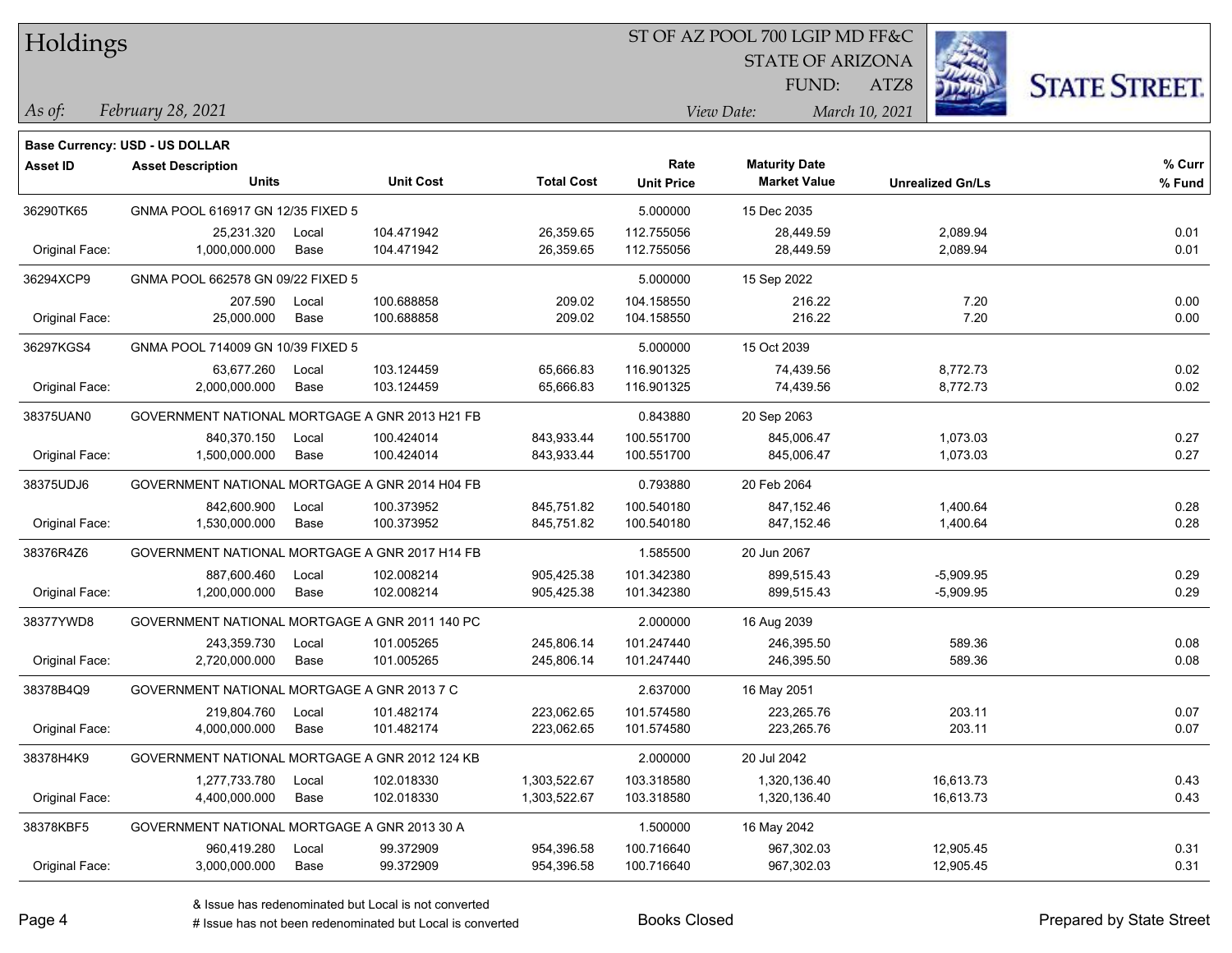|  | <b>Holdings</b> |
|--|-----------------|
|  |                 |

#### ST OF AZ POOL 700 LGIP MD FF&C

STATE OF ARIZONA

ATZ8



**% Fund**

**% Curr**

*February 28, 2021 As of: View Date: March 10, 2021*

**Base Currency: USD - US DOLLAR**

FUND:

**Maturity Date**

| 38378KRR2                                 | GOVERNMENT NATIONAL MORTGAGE A GNR 2013 78 AF   |       |            |            | 2.426180   | 16 Mar 2048 |           |      |
|-------------------------------------------|-------------------------------------------------|-------|------------|------------|------------|-------------|-----------|------|
|                                           | 366,940.960                                     | Local | 100.592152 | 369,113.81 | 103.139240 | 378,460.12  | 9,346.31  | 0.12 |
| Original Face:                            | 1,000,000.000                                   | Base  | 100.592152 | 369,113.81 | 103.139240 | 378,460.12  | 9,346.31  | 0.12 |
| 38378XEW7                                 | GOVERNMENT NATIONAL MORTGAGE A GNR 2014 101 AD  |       |            |            | 3.000000   | 16 Jul 2050 |           |      |
|                                           | 241,277.280                                     | Local | 101.267645 | 244,335.82 | 103.509890 | 249.745.85  | 5,410.03  | 0.08 |
| Original Face:                            | 1,000,000.000                                   | Base  | 101.267645 | 244,335.82 | 103.509890 | 249,745.85  | 5,410.03  | 0.08 |
| 38378XJS1                                 | GOVERNMENT NATIONAL MORTGAGE A GNR 2014 124 AC  |       |            |            | 2.154000   | 16 May 2054 |           |      |
|                                           | 0.010                                           | Local | 100.000000 | 0.01       | 101.771150 | 0.01        | 0.00      | 0.00 |
|                                           |                                                 | Base  | 100.000000 | 0.01       | 101.771150 | 0.01        | 0.00      | 0.00 |
| 38378XJV4                                 | GOVERNMENT NATIONAL MORTGAGE A GNR 2014 124 AJ  |       |            |            | 3.028000   | 16 Aug 2052 |           |      |
|                                           | 451,015.630                                     | Local | 100.710304 | 454,219.21 | 105.246160 | 474,676.63  | 20,457.42 | 0.15 |
| Original Face:                            | 1,000,000.000                                   | Base  | 100.710304 | 454,219.21 | 105.246160 | 474,676.63  | 20,457.42 | 0.15 |
| 38378XLY5                                 | GOVERNMENT NATIONAL MORTGAGE A GNR 2014 120 AD  |       |            |            | 2.850000   | 16 Feb 2049 |           |      |
|                                           | 286,473.180                                     | Local | 100.798804 | 288,761.54 | 103.859930 | 297,530.84  | 8,769.30  | 0.10 |
| Original Face:                            | 1,000,000.000                                   | Base  | 100.798804 | 288,761.54 | 103.859930 | 297,530.84  | 8,769.30  | 0.10 |
| 38379KSP4                                 | GOVERNMENT NATIONAL MORTGAGE A GNR 2015 81 A    |       |            |            | 2.200000   | 16 Aug 2055 |           |      |
|                                           | 93,699.310                                      | Local | 99.892262  | 93,598.36  | 100.544740 | 94,209.73   | 611.37    | 0.03 |
| Original Face:                            | 1.000.000.000                                   | Base  | 99.892262  | 93,598.36  | 100.544740 | 94,209.73   | 611.37    | 0.03 |
| 38379KZY7                                 | GOVERNMENT NATIONAL MORTGAGE A GNR 2015 114 A   |       |            |            | 2.100000   | 15 Jun 2044 |           |      |
|                                           | 237,585.650                                     | Local | 100.299151 | 238,296.39 | 100.967260 | 239,883.72  | 1,587.33  | 0.08 |
| Original Face:                            | 1,000,000.000                                   | Base  | 100.299151 | 238,296.39 | 100.967260 | 239,883.72  | 1,587.33  | 0.08 |
| $\begin{array}{c}\n0 \\ 0 \\ \end{array}$ | COVEDNIMENT NATIONAL MODICACE A CND 2015 101 AD |       |            |            | 0.00000    | 10.0330     |           |      |

**Units Unit Cost Total Cost Unit Price Market Value Unrealized Gn/Ls**

| 38379RAN3      | GOVERNMENT NATIONAL MORTGAGE A GNR 2015 181 AB |       |            |              | 2.600000   | 16 Dec 2049  |           |      |
|----------------|------------------------------------------------|-------|------------|--------------|------------|--------------|-----------|------|
|                | 212,906.960                                    | Local | 100.875288 | 214.770.51   | 101.629200 | 216.375.64   | 1.605.13  | 0.07 |
| Original Face: | 1,000,000.000                                  | Base  | 100.875288 | 214.770.51   | 101.629200 | 216.375.64   | 1.605.13  | 0.07 |
| 38379RMD2      | GOVERNMENT NATIONAL MORTGAGE A GNR 2017 23 AC  |       |            |              | 2.300000   | 16 Mar 2057  |           |      |
|                | 0.030                                          | Local | 300.000000 | 0.09         | 102.664550 | 0.03         | $-0.06$   | 0.00 |
|                |                                                | Base  | 300.000000 | 0.09         | 102.664550 | 0.03         | $-0.06$   | 0.00 |
| 38380LD26      | GOVERNMENT NATIONAL MORTGAGE A GNR 2019 H15 GA |       |            |              | 2.250000   | 20 Aug 2069  |           |      |
|                | 1.433.693.790                                  | Local | 102.871937 | 1.474.868.57 | 103.721288 | 1.487.045.66 | 12.177.09 | 0.48 |
| Original Face: | 3,000,000.000                                  | Base  | 102.871937 | 1,474,868.57 | 103.721288 | 1,487,045.66 | 12.177.09 | 0.48 |
|                |                                                |       |            |              |            |              |           |      |

**Asset ID Asset Description Rate**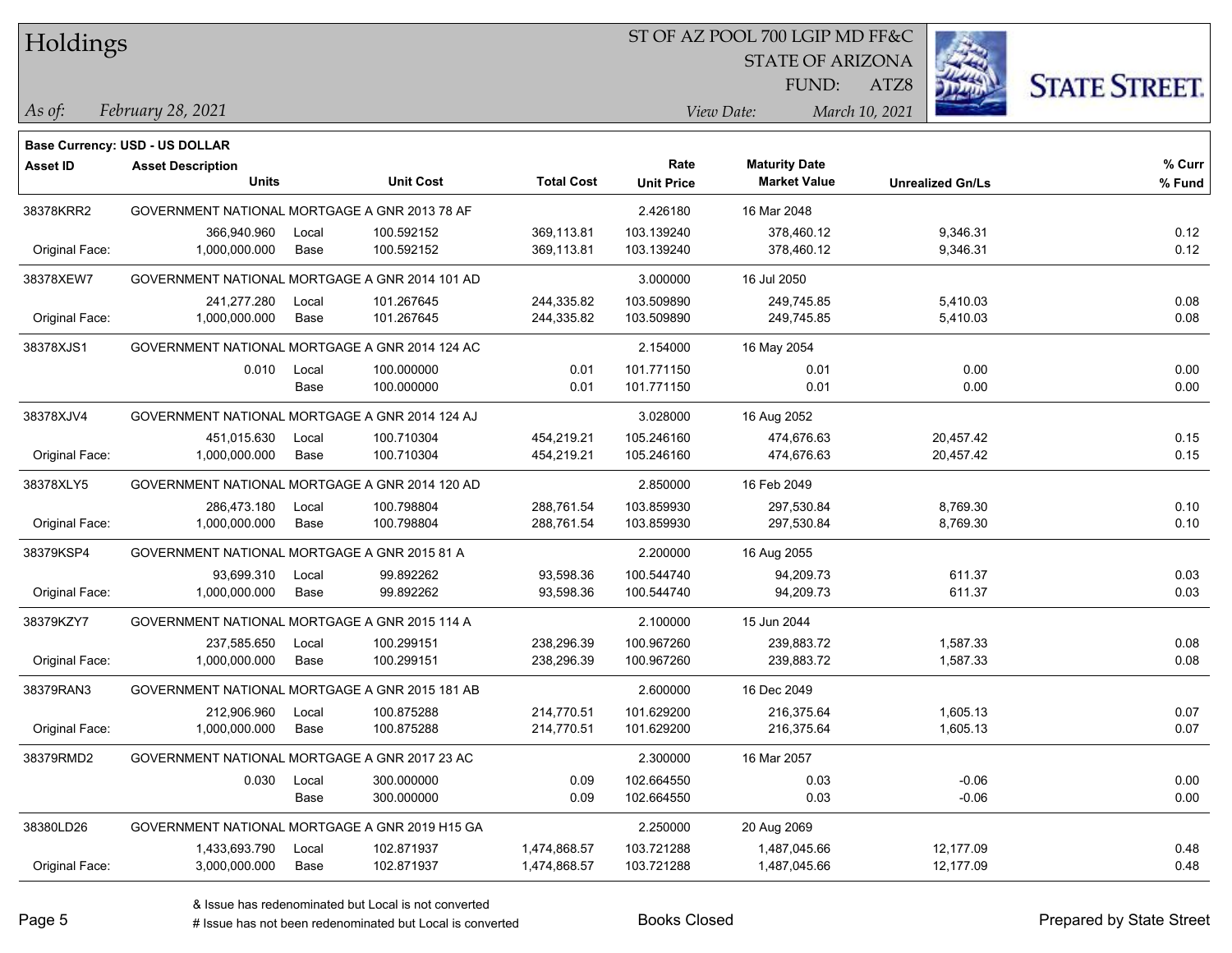## ST OF AZ POOL 700 LGIP MD FF&C

STATE OF ARIZONA

ATZ8



*February 28, 2021 As of: View Date: March 10, 2021*

FUND:

|                 | <b>Base Currency: USD - US DOLLAR</b>           |       |                  |                   |                   |                      |                         |        |
|-----------------|-------------------------------------------------|-------|------------------|-------------------|-------------------|----------------------|-------------------------|--------|
| <b>Asset ID</b> | <b>Asset Description</b>                        |       |                  |                   | Rate              | <b>Maturity Date</b> |                         | % Curr |
|                 | <b>Units</b>                                    |       | <b>Unit Cost</b> | <b>Total Cost</b> | <b>Unit Price</b> | <b>Market Value</b>  | <b>Unrealized Gn/Ls</b> | % Fund |
| 38380LN25       | GOVERNMENT NATIONAL MORTGAGE A GNR 2019 H18 KA  |       |                  |                   | 2.200000          | 20 Nov 2069          |                         |        |
|                 | 1,322,406.440                                   | Local | 100.346550       | 1,326,989.24      | 103.149559        | 1,364,056.41         | 37,067.17               | 0.44   |
| Original Face:  | 2,000,000.000                                   | Base  | 100.346550       | 1,326,989.24      | 103.149559        | 1,364,056.41         | 37,067.17               | 0.44   |
| 38380LRE5       | GOVERNMENT NATIONAL MORTGAGE A GNR 2019 H04 CA  |       |                  |                   | 3.000000          | 20 Mar 2069          |                         |        |
|                 | 658,608.260                                     | Local | 100.067605       | 659.053.51        | 102.467530        | 674.859.62           | 15,806.11               | 0.22   |
| Original Face:  | 2,000,000.000                                   | Base  | 100.067605       | 659,053.51        | 102.467530        | 674,859.62           | 15,806.11               | 0.22   |
| 38382EQ59       | GOVERNMENT NATIONAL MORTGAGE A GNR 2020 61 QA   |       |                  |                   | 1.500000          | 20 Apr 2050          |                         |        |
|                 | 1,906,618.470                                   | Local | 102.238812       | 1,949,304.07      | 102.867270        | 1,961,286.37         | 11,982.30               | 0.64   |
| Original Face:  | 2,000,000.000                                   | Base  | 102.238812       | 1,949,304.07      | 102.867270        | 1,961,286.37         | 11,982.30               | 0.64   |
| 38382NFY8       | GOVERNMENT NATIONAL MORTGAGE A GNR 2021 27 TA   |       |                  |                   | 1.500000          | 20 Feb 2051          |                         |        |
|                 | 2,000,000.000                                   | Local | 102.373047       | 2,047,460.94      | 102.373698        | 2,047,473.96         | 13.02                   | 0.67   |
| Original Face:  | 2,000,000.000                                   | Base  | 102.373047       | 2,047,460.94      | 102.373698        | 2,047,473.96         | 13.02                   | 0.67   |
| 6903537C5       | INT DEVELOPMENT FIN CORP US GOVT GUAR 08/27 VAR |       |                  |                   | 0.090000          | 13 Aug 2027          |                         |        |
|                 | 2,700,000.000                                   | Local | 100.000000       | 2,700,000.00      | 100.000000        | 2,700,000.00         | 0.00                    | 0.88   |
| Original Face:  | 2,700,000.000                                   | Base  | 100.000000       | 2,700,000.00      | 100.000000        | 2,700,000.00         | 0.00                    | 0.88   |
| 6903538B6       | INT DEVELOPMENT FIN CORP US GOVT GUAR 09/26 VAR |       |                  |                   | 0.090000          | 15 Sep 2026          |                         |        |
|                 | 5,270,833.340                                   | Local | 100.000000       | 5,270,833.34      | 100.000000        | 5,270,833.34         | 0.00                    | 1.71   |
| Original Face:  | 5,500,000.000                                   | Base  | 100.000000       | 5,270,833.34      | 100.000000        | 5,270,833.34         | 0.00                    | 1.71   |
| 742651DX7       | PRIVATE EXPORT FUNDING US GOVT GUAR 11/24 1.75  |       |                  |                   | 1.750000          | 15 Nov 2024          |                         |        |
|                 | 2,000,000.000                                   | Local | 99.901790        | 1,998,035.80      | 103.980739        | 2,079,614.78         | 81,578.98               | 0.68   |
|                 |                                                 | Base  | 99.901790        | 1,998,035.80      | 103.980739        | 2,079,614.78         | 81,578.98               | 0.68   |
| 831641EV3       | SMALL BUSINESS ADMINISTRATION SBIC 2011 10B 1   |       |                  |                   | 2.877000          | 10 Sep 2021          |                         |        |
|                 | 265,802.740                                     | Local | 100.334233       | 266,691.14        | 100.535510        | 267,226.14           | 535.00                  | 0.09   |
| Original Face:  | 4,000,000.000                                   | Base  | 100.334233       | 266,691.14        | 100.535510        | 267,226.14           | 535.00                  | 0.09   |
| 831641EW1       | SMALL BUSINESS ADMINISTRATION SBIC 2012 10A 1   |       |                  |                   | 2.766000          | 10 Mar 2022          |                         |        |
|                 | 151,007.150                                     | Local | 100.454038       | 151,692.78        | 101.209060        | 152,832.92           | 1,140.14                | 0.05   |
| Original Face:  | 1,000,000.000                                   | Base  | 100.454038       | 151,692.78        | 101.209060        | 152,832.92           | 1,140.14                | 0.05   |
| 903724BL5       | AID UKRAINE US GOVT GUAR 09/21 1.471            |       |                  |                   | 1.471000          | 29 Sep 2021          |                         |        |
|                 | 3,000,000.000                                   | Local | 99.798612        | 2,993,958.35      | 100.613255        | 3,018,397.65         | 24,439.30               | 0.98   |
|                 |                                                 | Base  | 99.798612        | 2,993,958.35      | 100.613255        | 3,018,397.65         | 24,439.30               | 0.98   |

& Issue has redenominated but Local is not converted

# Issue has not been redenominated but Local is converted Books Closed Prepared by State Street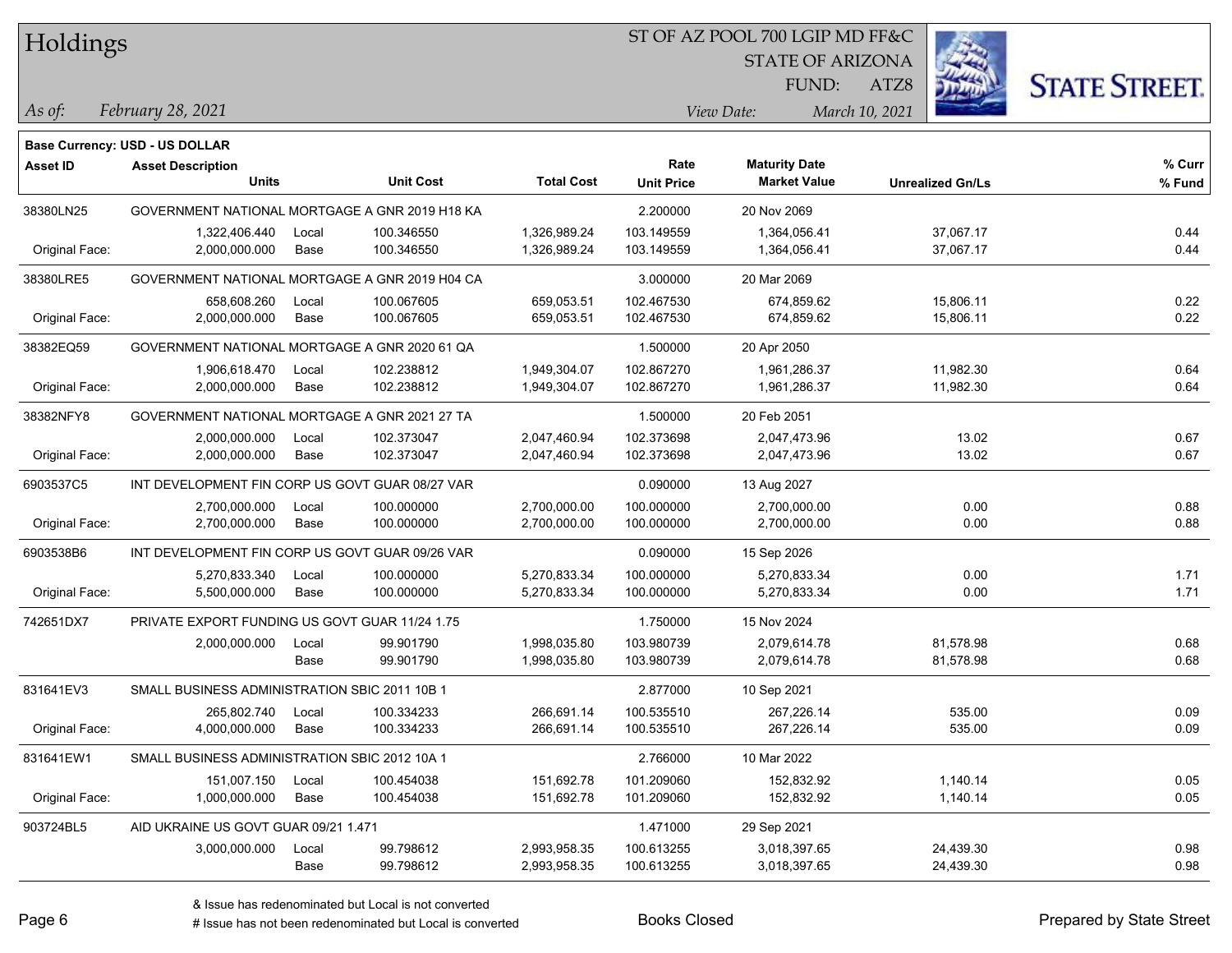## ST OF AZ POOL 700 LGIP MD FF&C

STATE OF ARIZONA

ATZ8



*February 28, 2021 As of: View Date: March 10, 2021*

FUND:

|                 | Base Currency: USD - US DOLLAR                      |       |                  |                   |                   |                      |                         |        |
|-----------------|-----------------------------------------------------|-------|------------------|-------------------|-------------------|----------------------|-------------------------|--------|
| <b>Asset ID</b> | <b>Asset Description</b>                            |       |                  |                   | Rate              | <b>Maturity Date</b> |                         | % Curr |
|                 | <b>Units</b>                                        |       | <b>Unit Cost</b> | <b>Total Cost</b> | <b>Unit Price</b> | <b>Market Value</b>  | <b>Unrealized Gn/Ls</b> | % Fund |
| 90376PBM2       | INT DEVELOPMENT FIN CORP US GOVT GUAR 07/21 0.00000 |       |                  |                   | 23 Jul 2021       |                      |                         |        |
|                 | 5,000,000.000                                       | Local | 100.181780       | 5,009,089.00      | 100.209060        | 5,010,453.00         | 1,364.00                | 1.63   |
|                 |                                                     | Base  | 100.181780       | 5,009,089.00      | 100.209060        | 5,010,453.00         | 1,364.00                | 1.63   |
| 90376PBT7       | INT DEVELOPMENT FIN CORP US GOVT GUAR 01/25 0.00000 |       |                  |                   | 24 Jan 2025       |                      |                         |        |
|                 | 3,000,000.000                                       | Local | 100.286471       | 3,008,594.13      | 100.032820        | 3,000,984.60         | $-7,609.53$             | 0.98   |
|                 |                                                     | Base  | 100.286471       | 3,008,594.13      | 100.032820        | 3,000,984.60         | $-7,609.53$             | 0.98   |
| 90376PBY6       | INT DEVELOPMENT FIN CORP US GOVT GUAR 07/27 0.00000 |       |                  |                   | 0.010000          | 17 Jul 2025          |                         |        |
|                 | 3,900,000.000                                       | Local | 100.264718       | 3,910,324.02      | 99.703650         | 3,888,442.35         | -21,881.67              | 1.26   |
|                 |                                                     | Base  | 100.264718       | 3,910,324.02      | 99.703650         | 3,888,442.35         | $-21,881.67$            | 1.26   |
| 90376PCK5       | INT DEVELOPMENT FIN CORP GOVT GUARANT 01/24 0.00000 |       |                  |                   | 0.010000          | 17 Jan 2024          |                         |        |
|                 | 2,000,000.000                                       | Local | 100.056515       | 2,001,130.29      | 99.046000         | 1,980,920.00         | $-20,210.29$            | 0.64   |
|                 |                                                     | Base  | 100.056515       | 2,001,130.29      | 99.046000         | 1,980,920.00         | $-20,210.29$            | 0.64   |
| 911759MU9       | HOUSING URBAN DEVELOPMNT US GOVT GUAR 08/21 2.57    |       |                  |                   | 2.570000          | 01 Aug 2021          |                         |        |
|                 | 500,000.000                                         | Local | 100.000000       | 500,000.00        | 101.014374        | 505,071.87           | 5,071.87                | 0.16   |
|                 |                                                     | Base  | 100.000000       | 500,000.00        | 101.014374        | 505,071.87           | 5,071.87                | 0.16   |
| 9127964M8       | TREASURY BILL 03/21 0.00000                         |       |                  |                   | 0.010000          | 11 Mar 2021          |                         |        |
|                 | 5,000,000.000                                       | Local | 99.996528        | 4,999,826.39      | 99.998958         | 4,999,947.90         | 121.51                  | 1.63   |
|                 |                                                     | Base  | 99.996528        | 4,999,826.39      | 99.998958         | 4,999,947.90         | 121.51                  | 1.63   |
| 9127964Z9       | TREASURY BILL 04/21 0.00000                         |       |                  |                   | 0.010000          | 29 Apr 2021          |                         |        |
|                 | 3,000,000.000                                       | Local | 99.981808        | 2,999,454.25      | 99.993444         | 2,999,803.32         | 349.07                  | 0.97   |
|                 |                                                     | Base  | 99.981808        | 2,999,454.25      | 99.993444         | 2,999,803.32         | 349.07                  | 0.97   |
| 9127965G0       | TREASURY BILL 12/21 0.00000                         |       |                  |                   | 0.010000          | 02 Dec 2021          |                         |        |
|                 | 3,000,000.000                                       | Local | 99.909457        | 2,997,283.70      | 99.948825         | 2,998,464.75         | 1,181.05                | 0.97   |
|                 |                                                     | Base  | 99.909457        | 2,997,283.70      | 99.948825         | 2,998,464.75         | 1,181.05                | 0.97   |
| 912796A90       | TREASURY BILL 12/21 0.00000                         |       |                  |                   | 0.010000          | 30 Dec 2021          |                         |        |
|                 | 3,000,000.000                                       | Local | 99.908800        | 2,997,264.00      | 99.938356         | 2,998,150.68         | 886.68                  | 0.97   |
|                 |                                                     | Base  | 99.908800        | 2,997,264.00      | 99.938356         | 2,998,150.68         | 886.68                  | 0.97   |
| 912796B40       | TREASURY BILL 07/21 0.00000                         |       |                  |                   | 0.010000          | 01 Jul 2021          |                         |        |
|                 | 3,000,000.000                                       | Local | 99.967094        | 2,999,012.83      | 99.982208         | 2,999,466.24         | 453.41                  | 0.97   |
|                 |                                                     | Base  | 99.967094        | 2,999,012.83      | 99.982208         | 2,999,466.24         | 453.41                  | 0.97   |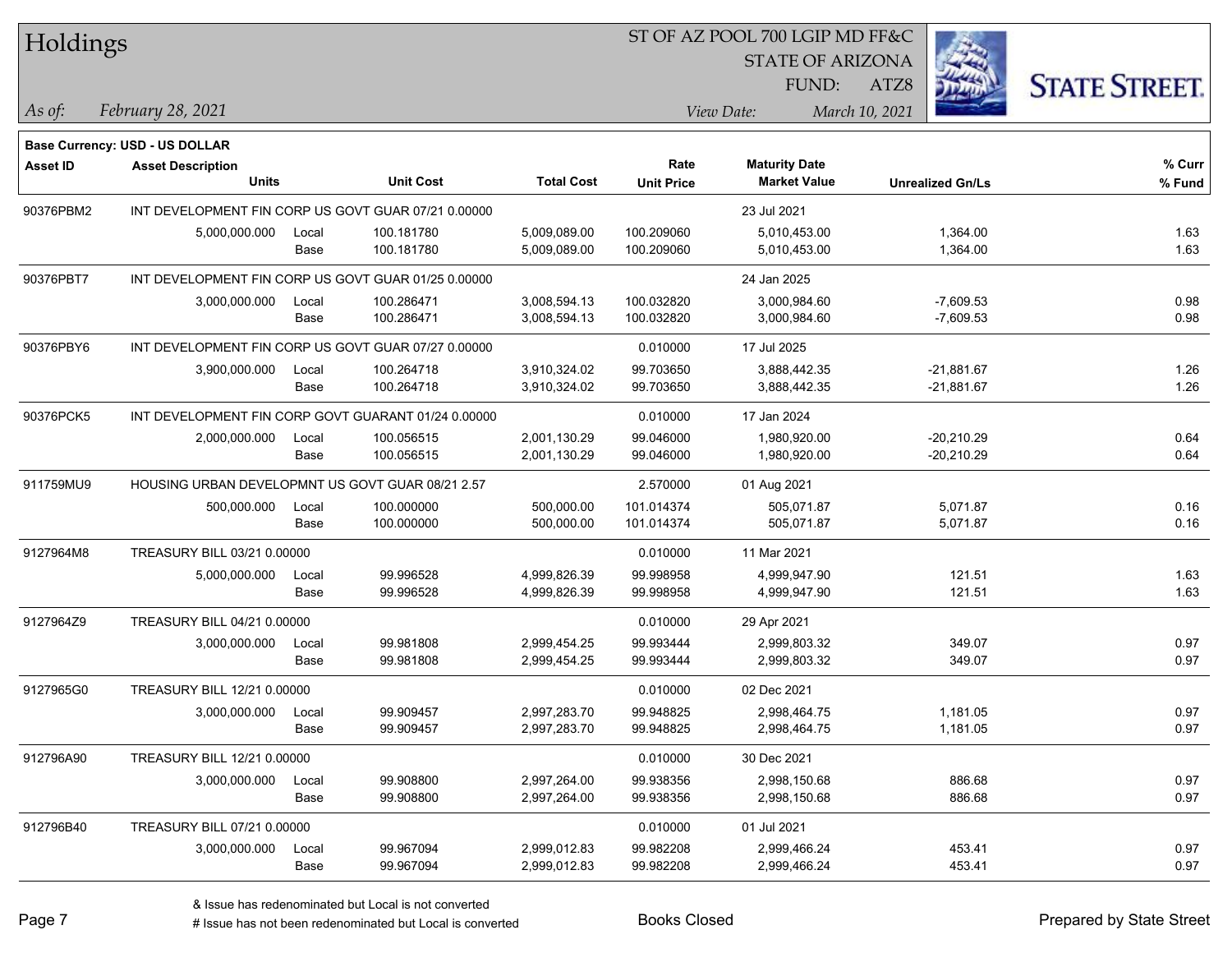| Holdings        |                                       |       |                  |                   |                   | 51 OF AZ POOL 700 LGIP MD FF&C |                |                         |                      |
|-----------------|---------------------------------------|-------|------------------|-------------------|-------------------|--------------------------------|----------------|-------------------------|----------------------|
|                 |                                       |       |                  |                   |                   | <b>STATE OF ARIZONA</b>        |                | Ź.                      |                      |
|                 |                                       |       |                  |                   |                   | FUND:                          | ATZ8           |                         | <b>STATE STREET.</b> |
| As of:          | February 28, 2021                     |       |                  |                   |                   | View Date:                     | March 10, 2021 |                         |                      |
|                 | <b>Base Currency: USD - US DOLLAR</b> |       |                  |                   |                   |                                |                |                         |                      |
| <b>Asset ID</b> | <b>Asset Description</b>              |       |                  |                   | Rate              | <b>Maturity Date</b>           |                |                         | % Curr               |
|                 | <b>Units</b>                          |       | <b>Unit Cost</b> | <b>Total Cost</b> | <b>Unit Price</b> | <b>Market Value</b>            |                | <b>Unrealized Gn/Ls</b> | % Fund               |
| 912796C31       | TREASURY BILL 01/22 0.00000           |       |                  |                   | 0.010000          | 27 Jan 2022                    |                |                         |                      |
|                 | 3,000,000.000                         | Local | 99.910084        | 2,997,302.51      | 99.934061         | 2,998,021.83                   |                | 719.32                  | 0.97                 |
|                 |                                       | Base  | 99.910084        | 2,997,302.51      | 99.934061         | 2,998,021.83                   |                | 719.32                  | 0.97                 |
| 912796C98       | TREASURY BILL 03/21 0.00000           |       |                  |                   |                   | 23 Mar 2021                    |                |                         |                      |
|                 | 3,000,000.000                         | Local | 99.992819        | 2,999,784.58      | 99.998014         | 2,999,940.42                   |                | 155.84                  | 0.98                 |
|                 |                                       | Base  | 99.992819        | 2,999,784.58      | 99.998014         | 2,999,940.42                   |                | 155.84                  | 0.98                 |
| 912796G37       | CASH MGMT BILL 06/21 0.00000          |       |                  |                   |                   | 01 Jun 2021                    |                |                         |                      |
|                 | 3,000,000.000                         | Local | 99.976361        | 2,999,290.84      | 99.987222         | 2,999,616.66                   |                | 325.82                  | 0.97                 |
|                 |                                       | Base  | 99.976361        | 2,999,290.84      | 99.987222         | 2,999,616.66                   |                | 325.82                  | 0.97                 |
| 9128282F6       | US TREASURY N/B 08/21 1.125           |       |                  |                   | 1.125000          | 31 Aug 2021                    |                |                         |                      |
|                 | 3,000,000.000                         | Local | 100.495044       | 3,014,851.33      | 100.527344        | 3,015,820.32                   |                | 968.99                  | 0.98                 |
|                 |                                       | Base  | 100.495044       | 3,014,851.33      | 100.527344        | 3,015,820.32                   |                | 968.99                  | 0.98                 |
| 9128286Q8       | US TREASURY FRN 04/21 VAR             |       |                  |                   | 0.169002          | 30 Apr 2021                    |                |                         |                      |
|                 | 2,000,000.000                         | Local | 99.993920        | 1,999,878.39      | 100.014273        | 2,000,285.46                   |                | 407.07                  | 0.65                 |
|                 |                                       | Base  | 99.993920        | 1,999,878.39      | 100.014273        | 2,000,285.46                   |                | 407.07                  | 0.65                 |
| 9128286V7       | US TREASURY N/B 05/21 2.125           |       |                  |                   | 2.125000          | 31 May 2021                    |                |                         |                      |
|                 | 3,000,000.000                         | Local | 100.497132       | 3,014,913.95      | 100.508516        | 3,015,255.48                   |                | 341.53                  | 0.98                 |
|                 |                                       | Base  | 100.497132       | 3,014,913.95      | 100.508516        | 3,015,255.48                   |                | 341.53                  | 0.98                 |
| 9128286Z8       | US TREASURY N/B 06/24 1.75            |       |                  |                   | 1.750000          | 30 Jun 2024                    |                |                         |                      |
|                 | 2,000,000.000                         | Local | 104.368139       | 2,087,362.77      | 104.476562        | 2,089,531.24                   |                | 2,168.47                | 0.68                 |
|                 |                                       | Base  | 104.368139       | 2,087,362.77      | 104.476562        | 2,089,531.24                   |                | 2,168.47                | 0.68                 |
| 9128287A2       | US TREASURY N/B 06/21 1.625           |       |                  |                   | 1.625000          | 30 Jun 2021                    |                |                         |                      |
|                 | 4,000,000.000                         | Local | 100.246107       | 4,009,844.26      | 100.523438        | 4,020,937.52                   |                | 11,093.26               | 1.31                 |
|                 |                                       | Base  | 100.246107       | 4,009,844.26      | 100.523438        | 4,020,937.52                   |                | 11.093.26               | 1.31                 |
| 9128287G9       | US TREASURY FRN 07/21 VAR             |       |                  |                   | 0.250002          | 31 Jul 2021                    |                |                         |                      |
|                 | 2,000,000.000                         | Local | 99.989545        | 1,999,790.89      | 100.062442        | 2,001,248.84                   |                | 1,457.95                | 0.65                 |
|                 |                                       | Base  | 99.989545        | 1,999,790.89      | 100.062442        | 2,001,248.84                   |                | 1,457.95                | 0.65                 |
| 912828D72       | US TREASURY N/B 08/212                |       |                  |                   | 2.000000          | 31 Aug 2021                    |                |                         |                      |
|                 | 2,000,000.000                         | Local | 100.937075       | 2,018,741.50      | 100.964844        | 2,019,296.88                   |                | 555.38                  | 0.66                 |
|                 |                                       | Base  | 100.937075       | 2,018,741.50      | 100.964844        | 2,019,296.88                   |                | 555.38                  | 0.66                 |

 $\overline{S}$   $\overline{S}$   $\overline{S}$   $\overline{S}$   $\overline{S}$   $\overline{S}$   $\overline{S}$   $\overline{S}$   $\overline{S}$   $\overline{S}$   $\overline{S}$   $\overline{S}$   $\overline{S}$   $\overline{S}$   $\overline{S}$   $\overline{S}$   $\overline{S}$   $\overline{S}$   $\overline{S}$   $\overline{S}$   $\overline{S}$   $\overline{S}$   $\overline{S}$   $\overline{S}$   $\overline{$ 

٦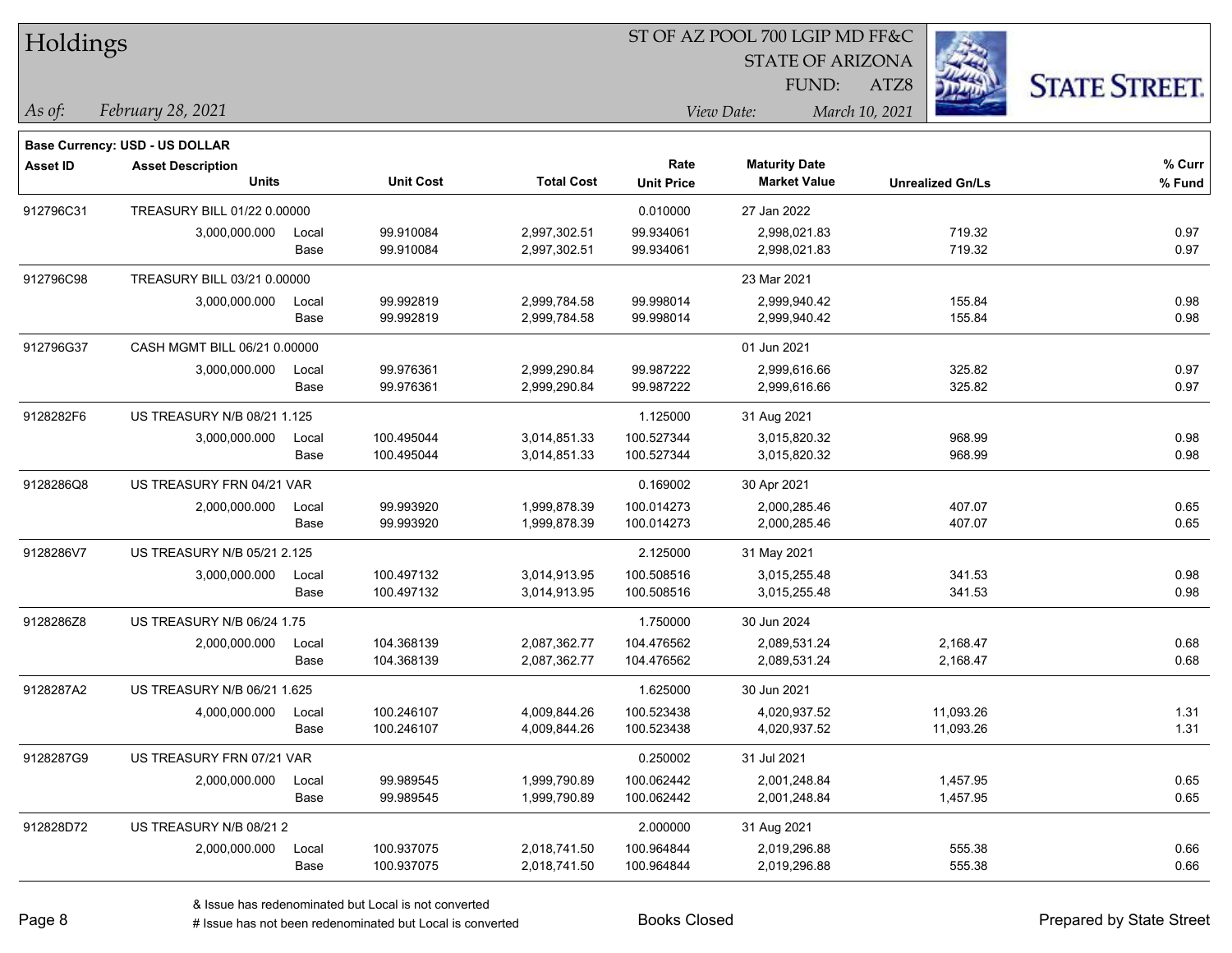| Holdings        |                                |       |                  |                   | ST OF AZ POOL 700 LGIP MD FF&C |                         |                         |                      |  |  |  |
|-----------------|--------------------------------|-------|------------------|-------------------|--------------------------------|-------------------------|-------------------------|----------------------|--|--|--|
|                 |                                |       |                  |                   |                                | <b>STATE OF ARIZONA</b> |                         |                      |  |  |  |
|                 |                                |       |                  |                   |                                | FUND:                   | ATZ8                    | <b>STATE STREET.</b> |  |  |  |
| As of:          | February 28, 2021              |       |                  |                   |                                | View Date:              | March 10, 2021          |                      |  |  |  |
|                 | Base Currency: USD - US DOLLAR |       |                  |                   |                                |                         |                         |                      |  |  |  |
| <b>Asset ID</b> | <b>Asset Description</b>       |       |                  |                   | Rate                           | <b>Maturity Date</b>    |                         | % Curr               |  |  |  |
|                 | <b>Units</b>                   |       | <b>Unit Cost</b> | <b>Total Cost</b> | <b>Unit Price</b>              | <b>Market Value</b>     | <b>Unrealized Gn/Ls</b> | % Fund               |  |  |  |
| 912828P87       | US TREASURY N/B 02/21 1.125    |       |                  |                   | 1.125000                       | 28 Feb 2021             |                         |                      |  |  |  |
|                 | 2,000,000.000                  | Local | 100.000000       | 2,000,000.00      | 100.000000                     | 2,000,000.00            | 0.00                    | 0.65                 |  |  |  |
|                 |                                | Base  | 100.000000       | 2,000,000.00      | 100.000000                     | 2,000,000.00            | 0.00                    | 0.65                 |  |  |  |
| 912828Q37       | US TREASURY N/B 03/21 1.25     |       |                  |                   | 1.250000                       | 31 Mar 2021             |                         |                      |  |  |  |
|                 | 2,000,000.000                  | Local | 99.963041        | 1,999,260.82      | 100.097217                     | 2,001,944.34            | 2,683.52                | 0.65                 |  |  |  |
|                 |                                | Base  | 99.963041        | 1,999,260.82      | 100.097217                     | 2,001,944.34            | 2,683.52                | 0.65                 |  |  |  |
| 912828S35       | US TREASURY N/B 06/23 1.375    |       |                  |                   | 1.375000                       | 30 Jun 2023             |                         |                      |  |  |  |
|                 | 3,000,000.000                  | Local | 102.850993       | 3,085,529.78      | 102.683594                     | 3,080,507.82            | $-5,021.96$             | 1.00                 |  |  |  |
|                 |                                | Base  | 102.850993       | 3,085,529.78      | 102.683594                     | 3,080,507.82            | $-5,021.96$             | 1.00                 |  |  |  |
| 912828T34       | US TREASURY N/B 09/21 1.125    |       |                  |                   | 1.125000                       | 30 Sep 2021             |                         |                      |  |  |  |
|                 | 3,000,000.000                  | Local | 100.574549       | 3,017,236.46      | 100.617188                     | 3,018,515.64            | 1,279.18                | 0.98                 |  |  |  |
|                 |                                | Base  | 100.574549       | 3,017,236.46      | 100.617188                     | 3,018,515.64            | 1,279.18                | 0.98                 |  |  |  |
| 912828U65       | US TREASURY N/B 11/21 1.75     |       |                  |                   | 1.750000                       | 30 Nov 2021             |                         |                      |  |  |  |
|                 | 5,000,000.000                  | Local | 101.219961       | 5,060,998.07      | 101.257812                     | 5,062,890.60            | 1,892.53                | 1.65                 |  |  |  |
|                 |                                | Base  | 101.219961       | 5,060,998.07      | 101.257812                     | 5,062,890.60            | 1,892.53                | 1.65                 |  |  |  |
| 912828WG1       | US TREASURY N/B 04/21 2.25     |       |                  |                   | 2.250000                       | 30 Apr 2021             |                         |                      |  |  |  |
|                 | 3,000,000.000                  | Local | 100.350092       | 3,010,502.75      | 100.359521                     | 3,010,785.63            | 282.88                  | 0.98                 |  |  |  |
|                 |                                | Base  | 100.350092       | 3,010,502.75      | 100.359521                     | 3,010,785.63            | 282.88                  | 0.98                 |  |  |  |
| 912828WN6       | US TREASURY N/B 05/21 2        |       |                  |                   | 2.000000                       | 31 May 2021             |                         |                      |  |  |  |
|                 | 2,000,000.000                  | Local | 100.448029       | 2,008,960.57      | 100.477280                     | 2,009,545.60            | 585.03                  | 0.65                 |  |  |  |
|                 |                                | Base  | 100.448029       | 2,008,960.57      | 100.477280                     | 2,009,545.60            | 585.03                  | 0.65                 |  |  |  |
| 912828WR7       | US TREASURY N/B 06/21 2.125    |       |                  |                   | 2.125000                       | 30 Jun 2021             |                         |                      |  |  |  |
|                 | 5,000,000.000                  | Local | 100.662351       | 5,033,117.56      | 100.687500                     | 5,034,375.00            | 1,257.44                | 1.64                 |  |  |  |
|                 |                                | Base  | 100.662351       | 5,033,117.56      | 100.687500                     | 5,034,375.00            | 1,257.44                | 1.64                 |  |  |  |
| 912828YN4       | US TREASURY FRN 10/21 VAR      |       |                  |                   | 0.330002                       | 31 Oct 2021             |                         |                      |  |  |  |
|                 | 3,000,000.000                  | Local | 100.013043       | 3,000,391.28      | 100.197255                     | 3,005,917.65            | 5,526.37                | 0.98                 |  |  |  |
|                 |                                | Base  | 100.013043       | 3,000,391.28      | 100.197255                     | 3,005,917.65            | 5,526.37                | 0.98                 |  |  |  |
| 912828YP9       | US TREASURY N/B 10/21 1.5      |       |                  |                   | 1.500000                       | 31 Oct 2021             |                         |                      |  |  |  |
|                 | 3,000,000.000                  | Local | 100.907953       | 3,027,238.60      | 100.953125                     | 3,028,593.75            | 1,355.15                | 0.98                 |  |  |  |
|                 |                                | Base  | 100.907953       | 3,027,238.60      | 100.953125                     | 3,028,593.75            | 1,355.15                | 0.98                 |  |  |  |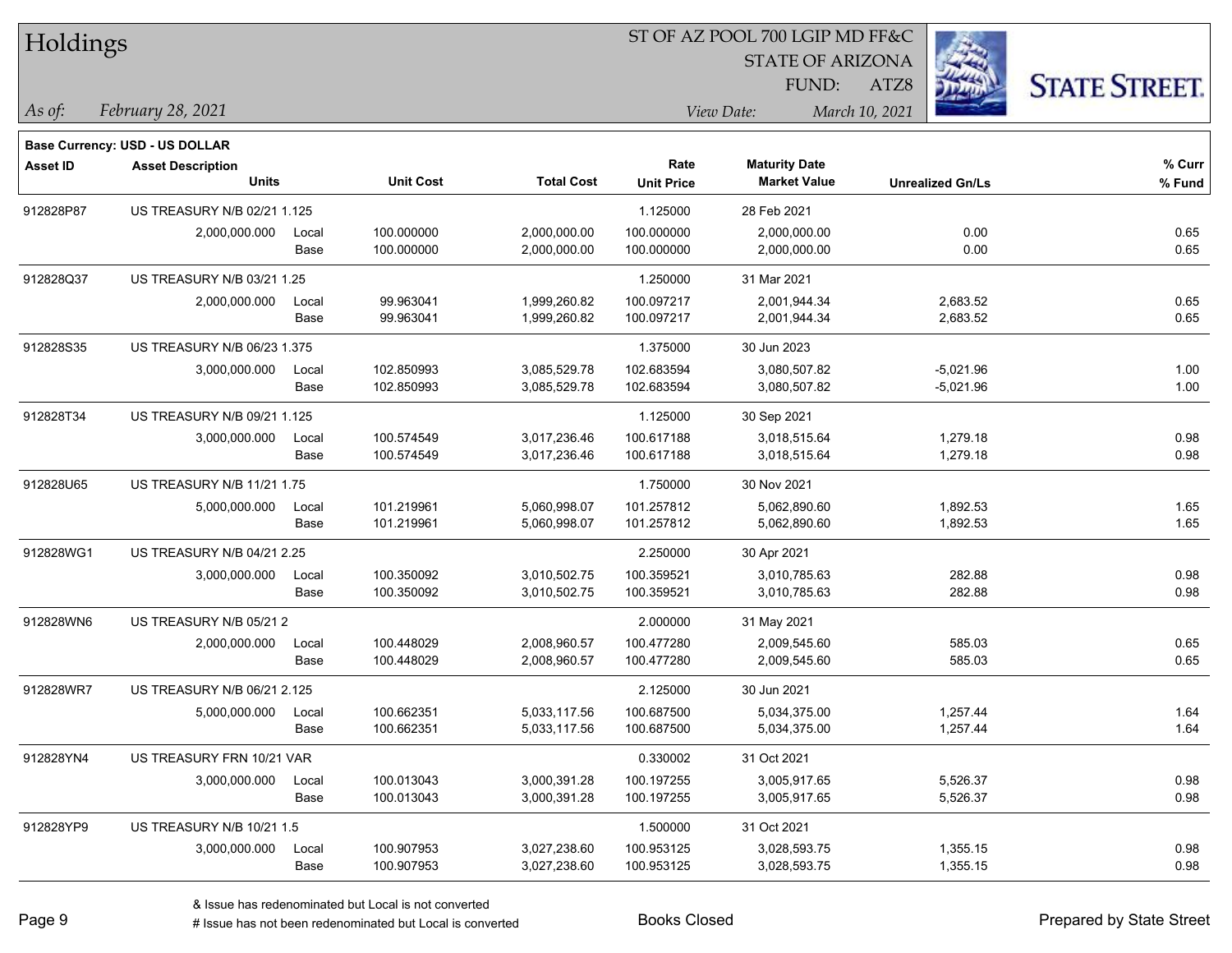| Holdings        |                                                            |       |                  |                   | ST OF AZ POOL 700 LGIP MD FF&C |                         |                         |                      |  |  |
|-----------------|------------------------------------------------------------|-------|------------------|-------------------|--------------------------------|-------------------------|-------------------------|----------------------|--|--|
|                 |                                                            |       |                  |                   |                                | <b>STATE OF ARIZONA</b> |                         |                      |  |  |
|                 |                                                            |       |                  |                   |                                | FUND:                   | ATZ8                    | <b>STATE STREET.</b> |  |  |
| As of:          | February 28, 2021                                          |       |                  |                   |                                | View Date:              | March 10, 2021          |                      |  |  |
|                 |                                                            |       |                  |                   |                                |                         |                         |                      |  |  |
| <b>Asset ID</b> | Base Currency: USD - US DOLLAR<br><b>Asset Description</b> |       |                  |                   | Rate                           | <b>Maturity Date</b>    |                         | % Curr               |  |  |
|                 | <b>Units</b>                                               |       | <b>Unit Cost</b> | <b>Total Cost</b> | <b>Unit Price</b>              | <b>Market Value</b>     | <b>Unrealized Gn/Ls</b> | % Fund               |  |  |
| 912828YT1       | US TREASURY N/B 11/21 1.5                                  |       |                  |                   | 1.500000                       | 30 Nov 2021             |                         |                      |  |  |
|                 | 5,000,000.000                                              | Local | 101.026806       | 5,051,340.32      | 101.070312                     | 5,053,515.60            | 2,175.28                | 1.64                 |  |  |
|                 |                                                            | Base  | 101.026806       | 5,051,340.32      | 101.070312                     | 5,053,515.60            | 2,175.28                | 1.64                 |  |  |
| 912828YZ7       | US TREASURY N/B 12/21 1.625                                |       |                  |                   | 1.625000                       | 31 Dec 2021             |                         |                      |  |  |
|                 | 5,000,000.000                                              | Local | 101.228861       | 5,061,443.05      | 101.289062                     | 5,064,453.10            | 3,010.05                | 1.65                 |  |  |
|                 |                                                            | Base  | 101.228861       | 5,061,443.05      | 101.289062                     | 5,064,453.10            | 3,010.05                | 1.65                 |  |  |
| 912828Z45       | US TREASURY FRN 01/22 VAR                                  |       |                  |                   | 0.184002                       | 31 Jan 2022             |                         |                      |  |  |
|                 | 2,000,000.000                                              | Local | 99.992676        | 1,999,853.51      | 100.069417                     | 2,001,388.34            | 1,534.83                | 0.65                 |  |  |
|                 |                                                            | Base  | 99.992676        | 1,999,853.51      | 100.069417                     | 2,001,388.34            | 1,534.83                | 0.65                 |  |  |
| 912828ZA1       | US TREASURY N/B 02/22 1.125                                |       |                  |                   | 1.125000                       | 28 Feb 2022             |                         |                      |  |  |
|                 | 2,000,000.000                                              | Local | 100.980964       | 2,019,619.27      | 101.023438                     | 2,020,468.76            | 849.49                  | 0.66                 |  |  |
|                 |                                                            | Base  | 100.980964       | 2,019,619.27      | 101.023438                     | 2,020,468.76            | 849.49                  | 0.66                 |  |  |
| 912828ZG8       | US TREASURY N/B 03/22 0.375                                |       |                  |                   | 0.375000                       | 31 Mar 2022             |                         |                      |  |  |
|                 | 2,000,000.000                                              | Local | 100.222603       | 2,004,452.05      | 100.269531                     | 2,005,390.62            | 938.57                  | 0.65                 |  |  |
|                 |                                                            | Base  | 100.222603       | 2,004,452.05      | 100.269531                     | 2,005,390.62            | 938.57                  | 0.65                 |  |  |
| 912828ZK9       | US TREASURY FRN 04/22 VAR                                  |       |                  |                   | 0.144002                       | 30 Apr 2022             |                         |                      |  |  |
|                 | 3,000,000.000                                              | Local | 100.028283       | 3,000,848.50      | 100.103383                     | 3,003,101.49            | 2,252.99                | 0.98                 |  |  |
|                 |                                                            | Base  | 100.028283       | 3,000,848.50      | 100.103383                     | 3,003,101.49            | 2,252.99                | 0.98                 |  |  |
| 912828ZL7       | US TREASURY N/B 04/25 0.375                                |       |                  |                   | 0.375000                       | 30 Apr 2025             |                         |                      |  |  |
|                 | 2,000,000.000                                              | Local | 99.860476        | 1,997,209.52      | 99.031250                      | 1,980,625.00            | $-16,584.52$            | 0.64                 |  |  |
|                 |                                                            | Base  | 99.860476        | 1,997,209.52      | 99.031250                      | 1,980,625.00            | $-16,584.52$            | 0.64                 |  |  |
| 912828ZR4       | US TREASURY N/B 05/22 0.125                                |       |                  |                   | 0.125000                       | 31 May 2022             |                         |                      |  |  |
|                 | 2,000,000.000                                              | Local | 99.971726        | 1,999,434.52      | 100.011719                     | 2,000,234.38            | 799.86                  | 0.65                 |  |  |
|                 |                                                            | Base  | 99.971726        | 1,999,434.52      | 100.011719                     | 2,000,234.38            | 799.86                  | 0.65                 |  |  |
| 912828ZT0       | US TREASURY N/B 05/25 0.25                                 |       |                  |                   | 0.250000                       | 31 May 2025             |                         |                      |  |  |
|                 | 2,000,000.000                                              | Local | 99.324703        | 1,986,494.05      | 98.406250                      | 1,968,125.00            | $-18,369.05$            | 0.64                 |  |  |
|                 |                                                            | Base  | 99.324703        | 1,986,494.05      | 98.406250                      | 1,968,125.00            | $-18,369.05$            | 0.64                 |  |  |
| 912828ZU7       | US TREASURY N/B 06/23 0.25                                 |       |                  |                   | 0.250000                       | 15 Jun 2023             |                         |                      |  |  |
|                 | 2,000,000.000                                              | Local | 100.086210       | 2,001,724.20      | 100.101562                     | 2,002,031.24            | 307.04                  | 0.65                 |  |  |
|                 |                                                            | Base  | 100.086210       | 2,001,724.20      | 100.101562                     | 2,002,031.24            | 307.04                  | 0.65                 |  |  |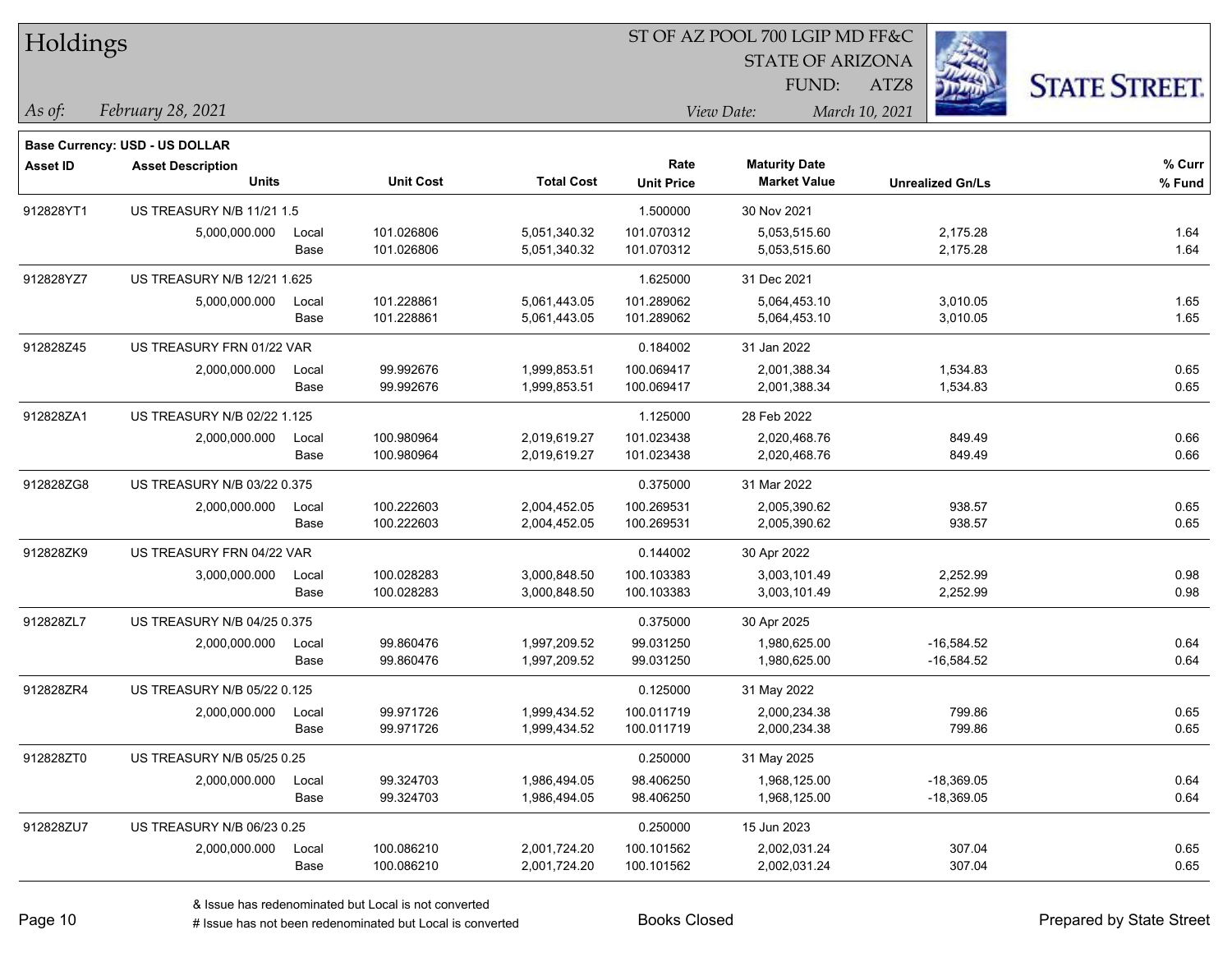| Holdings        |                                       |       |                  |                   | 51 OF AZ POOL 700 LGIP MD FF&C |                         |                         |                      |
|-----------------|---------------------------------------|-------|------------------|-------------------|--------------------------------|-------------------------|-------------------------|----------------------|
|                 |                                       |       |                  |                   |                                | <b>STATE OF ARIZONA</b> | <b>FEB</b>              |                      |
|                 |                                       |       |                  |                   |                                | FUND:                   | ATZ8                    | <b>STATE STREET.</b> |
| $ $ As of:      | February 28, 2021                     |       |                  |                   |                                | View Date:              | March 10, 2021          |                      |
|                 |                                       |       |                  |                   |                                |                         |                         |                      |
|                 | <b>Base Currency: USD - US DOLLAR</b> |       |                  |                   |                                |                         |                         |                      |
| <b>Asset ID</b> | <b>Asset Description</b>              |       |                  |                   | Rate                           | <b>Maturity Date</b>    |                         | % Curr               |
|                 | Units                                 |       | <b>Unit Cost</b> | <b>Total Cost</b> | <b>Unit Price</b>              | <b>Market Value</b>     | <b>Unrealized Gn/Ls</b> | % Fund               |
| 912828ZW3       | US TREASURY N/B 06/25 0.25            |       |                  |                   | 0.250000                       | 30 Jun 2025             |                         |                      |
|                 | 2,000,000.000                         | Local | 99.772677        | 1,995,453.54      | 98.300781                      | 1,966,015.62            | $-29,437.92$            | 0.64                 |
|                 |                                       | Base  | 99.772677        | 1,995,453.54      | 98.300781                      | 1,966,015.62            | $-29,437.92$            | 0.64                 |
| 912828ZX1       | US TREASURY N/B 06/22 0.125           |       |                  |                   | 0.125000                       | 30 Jun 2022             |                         |                      |
|                 | 5,000,000.000                         | Local | 99.966058        | 4,998,302.91      | 99.988281                      | 4,999,414.05            | 1,111.14                | 1.62                 |
|                 |                                       | Base  | 99.966058        | 4,998,302.91      | 99.988281                      | 4,999,414.05            | 1,111.14                | 1.62                 |
| 91282CAA9       | US TREASURY FRN 07/22 VAR             |       |                  |                   | 0.085002                       | 31 Jul 2022             |                         |                      |
|                 | 5,000,000.000                         | Local | 99.989965        | 4,999,498.23      | 100.025409                     | 5,001,270.45            | 1,772.22                | 1.63                 |
|                 |                                       | Base  | 99.989965        | 4,999,498.23      | 100.025409                     | 5,001,270.45            | 1,772.22                | 1.63                 |
| 91282CAG6       | US TREASURY N/B 08/22 0.125           |       |                  |                   | 0.125000                       | 31 Aug 2022             |                         |                      |
|                 | 5,000,000.000                         | Local | 99.954844        | 4,997,742.18      | 99.980469                      | 4,999,023.45            | 1,281.27                | 1.62                 |
|                 |                                       | Base  | 99.954844        | 4,997,742.18      | 99.980469                      | 4,999,023.45            | 1,281.27                | 1.62                 |
| 91282CAJ0       | US TREASURY N/B 08/25 0.25            |       |                  |                   | 0.250000                       | 31 Aug 2025             |                         |                      |
|                 | 2,000,000.000                         | Local | 99.326710        | 1,986,534.19      | 98.062500                      | 1,961,250.00            | $-25,284.19$            | 0.64                 |
|                 |                                       | Base  | 99.326710        | 1,986,534.19      | 98.062500                      | 1,961,250.00            | $-25,284.19$            | 0.64                 |
| 91282CAM3       | US TREASURY N/B 09/25 0.25            |       |                  |                   | 0.250000                       | 30 Sep 2025             |                         |                      |
|                 | 2,000,000.000                         | Local | 99.773648        | 1,995,472.96      | 97.968750                      | 1,959,375.00            | $-36,097.96$            | 0.64                 |
|                 |                                       | Base  | 99.773648        | 1,995,472.96      | 97.968750                      | 1,959,375.00            | $-36,097.96$            | 0.64                 |
| 91282CAN1       | US TREASURY N/B 09/22 0.125           |       |                  |                   | 0.125000                       | 30 Sep 2022             |                         |                      |
|                 | 2,000,000.000                         | Local | 99.907979        | 1,998,159.57      | 99.972656                      | 1,999,453.12            | 1,293.55                | 0.65                 |
|                 |                                       | Base  | 99.907979        | 1,998,159.57      | 99.972656                      | 1,999,453.12            | 1,293.55                | 0.65                 |
| 91282CAP6       | US TREASURY N/B 10/23 0.125           |       |                  |                   | 0.125000                       | 15 Oct 2023             |                         |                      |
|                 | 2,000,000.000                         | Local | 99.754245        | 1,995,084.89      | 99.664062                      | 1,993,281.24            | $-1,803.65$             | 0.65                 |
|                 |                                       | Base  | 99.754245        | 1,995,084.89      | 99.664062                      | 1,993,281.24            | $-1,803.65$             | 0.65                 |
| 91282CAS0       | US TREASURY FRN 10/22 VAR             |       |                  |                   | 0.085002                       | 31 Oct 2022             |                         |                      |
|                 | 3,000,000.000                         | Local | 99.989868        | 2,999,696.05      | 100.025758                     | 3,000,772.74            | 1,076.69                | 0.98                 |
|                 |                                       | Base  | 99.989868        | 2,999,696.05      | 100.025758                     | 3,000,772.74            | 1,076.69                | 0.98                 |
| 91282CAT8       | US TREASURY N/B 10/25 0.25            |       |                  |                   | 0.250000                       | 31 Oct 2025             |                         |                      |
|                 | 2,000,000.000                         | Local | 99.064791        | 1,981,295.82      | 97.863281                      | 1,957,265.62            | $-24,030.20$            | 0.64                 |
|                 |                                       | Base  | 99.064791        | 1,981,295.82      | 97.863281                      | 1,957,265.62            | $-24,030.20$            | 0.64                 |

 $ST$  OF A Z POOL 700 LCIP MD FF&C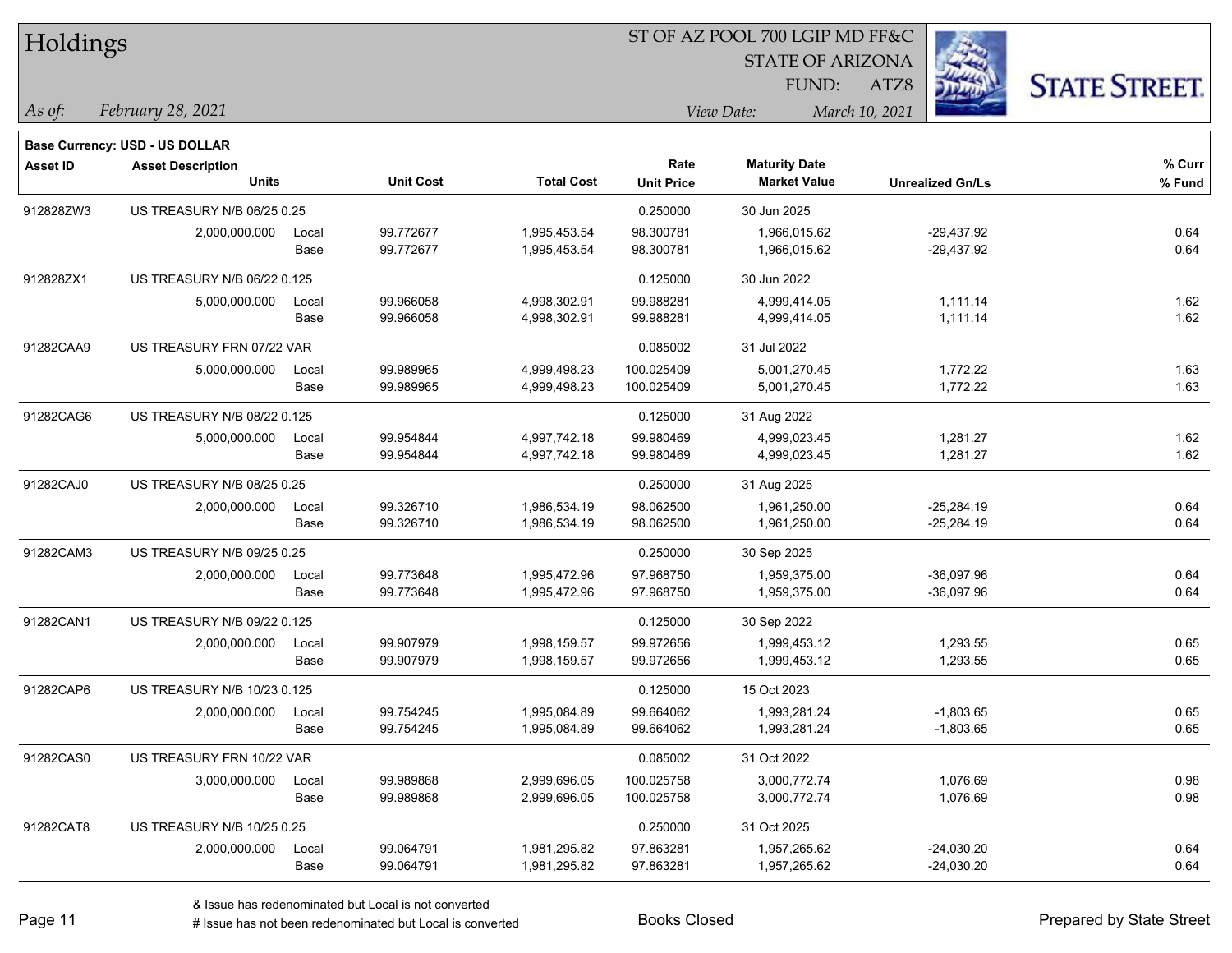| Holdings        |                                |       |                  |                   |                   | ST OF AZ POOL 700 LGIP MD FF&C |                         |                      |  |  |
|-----------------|--------------------------------|-------|------------------|-------------------|-------------------|--------------------------------|-------------------------|----------------------|--|--|
|                 |                                |       |                  |                   |                   | <b>STATE OF ARIZONA</b>        |                         |                      |  |  |
|                 |                                |       |                  |                   |                   | FUND:                          | ATZ8                    | <b>STATE STREET.</b> |  |  |
| As of:          | February 28, 2021              |       |                  |                   |                   | View Date:                     | March 10, 2021          |                      |  |  |
|                 | Base Currency: USD - US DOLLAR |       |                  |                   |                   |                                |                         |                      |  |  |
| <b>Asset ID</b> | <b>Asset Description</b>       |       |                  |                   | Rate              | <b>Maturity Date</b>           |                         | $%$ Curr             |  |  |
|                 | <b>Units</b>                   |       | <b>Unit Cost</b> | <b>Total Cost</b> | <b>Unit Price</b> | <b>Market Value</b>            | <b>Unrealized Gn/Ls</b> | % Fund               |  |  |
| 91282CAW1       | US TREASURY N/B 11/23 0.25     |       |                  |                   | 0.250000          | 15 Nov 2023                    |                         |                      |  |  |
|                 | 2,000,000.000                  | Local | 100.009442       | 2,000,188.84      | 99.941406         | 1,998,828.12                   | $-1,360.72$             | 0.65                 |  |  |
|                 |                                | Base  | 100.009442       | 2,000,188.84      | 99.941406         | 1,998,828.12                   | $-1,360.72$             | 0.65                 |  |  |
| 91282CAX9       | US TREASURY N/B 11/22 0.125    |       |                  |                   | 0.125000          | 30 Nov 2022                    |                         |                      |  |  |
|                 | 3,000,000.000                  | Local | 99.931339        | 2,997,940.17      | 99.972656         | 2,999,179.68                   | 1,239.51                | 0.97                 |  |  |
|                 |                                | Base  | 99.931339        | 2,997,940.17      | 99.972656         | 2,999,179.68                   | 1,239.51                | 0.97                 |  |  |
| 91282CAZ4       | US TREASURY N/B 11/25 0.375    |       |                  |                   | 0.375000          | 30 Nov 2025                    |                         |                      |  |  |
|                 | 2,000,000.000                  | Local | 99.765915        | 1,995,318.29      | 98.316406         | 1,966,328.12                   | $-28,990.17$            | 0.64                 |  |  |
|                 |                                | Base  | 99.765915        | 1,995,318.29      | 98.316406         | 1,966,328.12                   | $-28,990.17$            | 0.64                 |  |  |
| 91282CBA8       | US TREASURY N/B 12/23 0.125    |       |                  |                   | 0.125000          | 15 Dec 2023                    |                         |                      |  |  |
|                 | 2,000,000.000                  | Local | 99.766346        | 1,995,326.91      | 99.554688         | 1,991,093.76                   | $-4,233.15$             | 0.65                 |  |  |
|                 |                                | Base  | 99.766346        | 1,995,326.91      | 99.554688         | 1,991,093.76                   | $-4,233.15$             | 0.65                 |  |  |
| 91282CBC4       | US TREASURY N/B 12/25 0.375    |       |                  |                   | 0.375000          | 31 Dec 2025                    |                         |                      |  |  |
|                 | 2,000,000.000                  | Local | 99.547706        | 1,990,954.12      | 98.203125         | 1,964,062.50                   | $-26,891.62$            | 0.64                 |  |  |
|                 |                                | Base  | 99.547706        | 1,990,954.12      | 98.203125         | 1,964,062.50                   | $-26,891.62$            | 0.64                 |  |  |
| 91282CBD2       | US TREASURY N/B 12/22 0.125    |       |                  |                   | 0.125000          | 31 Dec 2022                    |                         |                      |  |  |
|                 | 3,000,000.000                  | Local | 99.990837        | 2,999,725.10      | 99.960938         | 2,998,828.14                   | $-896.96$               | 0.97                 |  |  |
|                 |                                | Base  | 99.990837        | 2,999,725.10      | 99.960938         | 2,998,828.14                   | $-896.96$               | 0.97                 |  |  |
| 91282CBE0       | US TREASURY N/B 01/24 0.125    |       |                  |                   | 0.125000          | 15 Jan 2024                    |                         |                      |  |  |
|                 | 2,000,000.000                  | Local | 99.696298        | 1,993,925.96      | 99.500000         | 1,990,000.00                   | $-3,925.96$             | 0.65                 |  |  |
|                 |                                | Base  | 99.696298        | 1,993,925.96      | 99.500000         | 1,990,000.00                   | $-3,925.96$             | 0.65                 |  |  |
| 91282CBG5       | US TREASURY N/B 01/23 0.125    |       |                  |                   | 0.125000          | 31 Jan 2023                    |                         |                      |  |  |
|                 | 3,000,000.000                  | Local | 99.998083        | 2,999,942.48      | 99.949219         | 2,998,476.57                   | $-1,465.91$             | 0.97                 |  |  |
|                 |                                | Base  | 99.998083        | 2,999,942.48      | 99.949219         | 2,998,476.57                   | $-1,465.91$             | 0.97                 |  |  |
| 91282CBH3       | US TREASURY N/B 01/26 0.375    |       |                  |                   | 0.375000          | 31 Jan 2026                    |                         |                      |  |  |
|                 | 2,000,000.000                  | Local | 99.606382        | 1,992,127.64      | 98.093750         | 1,961,875.00                   | $-30,252.64$            | 0.64                 |  |  |
|                 |                                | Base  | 99.606382        | 1,992,127.64      | 98.093750         | 1,961,875.00                   | $-30,252.64$            | 0.64                 |  |  |
| 91282CBK6       | US TREASURY FRN 01/23 VAR      |       |                  |                   | 0.079002          | 31 Jan 2023                    |                         |                      |  |  |
|                 | 2,000,000.000                  | Local | 99.990279        | 1,999,805.57      | 100.007898        | 2,000,157.96                   | 352.39                  | 0.65                 |  |  |
|                 |                                | Base  | 99.990279        | 1,999,805.57      | 100.007898        | 2,000,157.96                   | 352.39                  | 0.65                 |  |  |

 $\overline{\phantom{0}}$ 

 $\overline{\phantom{a}}$ 

 $\overline{\phantom{0}}$ 

 $\overline{\phantom{a}}$ 

 $\overline{\phantom{0}}$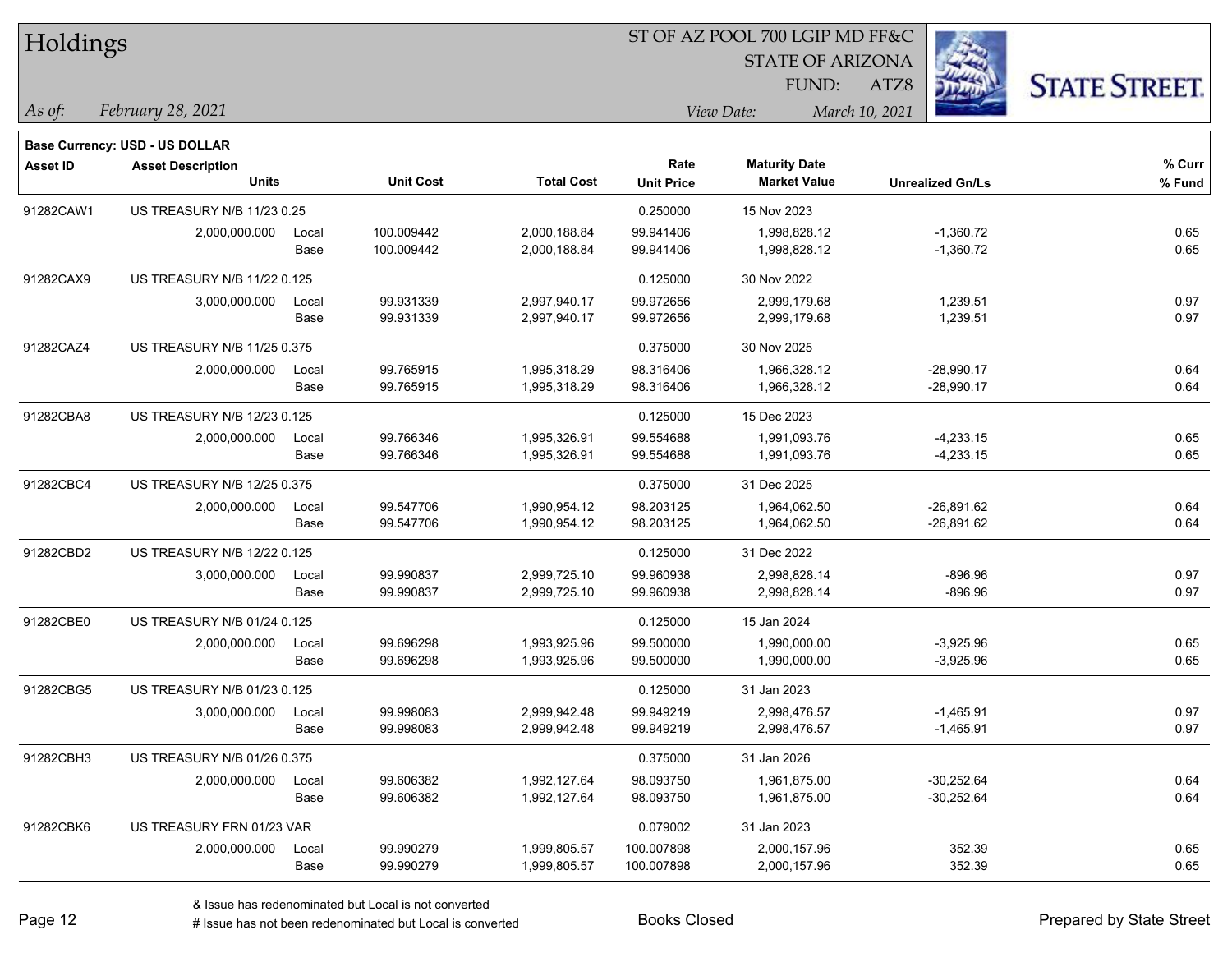| Holdings                  |                                          |               |                          |                              |                           | ST OF AZ POOL 700 LGIP MD FF&C<br><b>STATE OF ARIZONA</b> |                              |                      |  |
|---------------------------|------------------------------------------|---------------|--------------------------|------------------------------|---------------------------|-----------------------------------------------------------|------------------------------|----------------------|--|
|                           |                                          |               |                          |                              |                           | FUND:                                                     | ATZ8                         | <b>STATE STREET.</b> |  |
| As of:                    | February 28, 2021                        |               |                          |                              |                           | View Date:                                                | March 10, 2021               |                      |  |
|                           | <b>Base Currency: USD - US DOLLAR</b>    |               |                          |                              |                           |                                                           |                              |                      |  |
| <b>Asset ID</b>           | <b>Asset Description</b><br><b>Units</b> |               | <b>Unit Cost</b>         | <b>Total Cost</b>            | Rate<br><b>Unit Price</b> | <b>Maturity Date</b><br><b>Market Value</b>               | <b>Unrealized Gn/Ls</b>      | % Curr<br>% Fund     |  |
| 91282CBM2                 | US TREASURY N/B 02/24 0.125              |               |                          |                              | 0.125000                  | 15 Feb 2024                                               |                              |                      |  |
|                           | 2,000,000.000                            | Local<br>Base | 99.733428<br>99.733428   | 1,994,668.56<br>1,994,668.56 | 99.453125<br>99.453125    | 1,989,062.50<br>1,989,062.50                              | $-5,606.06$<br>$-5,606.06$   | 0.65<br>0.65         |  |
| 91282CBN0                 | US TREASURY N/B 02/23 0.125              |               |                          |                              | 0.125000                  | 28 Feb 2023                                               |                              |                      |  |
|                           | 3,000,000.000                            | Local<br>Base | 100.019545<br>100.019545 | 3,000,586.35<br>3,000,586.35 | 99.957031<br>99.957031    | 2,998,710.93<br>2,998,710.93                              | $-1,875.42$<br>$-1,875.42$   | 0.97<br>0.97         |  |
| 91282CBQ3                 | US TREASURY N/B 02/26 0.5                |               |                          |                              | 0.500000                  | 28 Feb 2026                                               |                              |                      |  |
|                           | 2,000,000.000                            | Local<br>Base | 99.599152<br>99.599152   | 1,991,983.04<br>1,991,983.04 | 98.646600<br>98.646600    | 1,972,932.00<br>1,972,932.00                              | $-19,051.04$<br>$-19,051.04$ | 0.64<br>0.64         |  |
| <b>US DOLLAR Total</b>    |                                          |               |                          |                              |                           |                                                           |                              |                      |  |
|                           | 209,572,108.730                          | Local         |                          | 210,329,895.38               |                           | 210,472,677.30                                            | 142,781.92                   | 68.41                |  |
| Original Face:            | 97,350,773.000                           | Base          |                          | 210,329,895.38               |                           | 210,472,677.30                                            | 142,781.92                   | 68.41                |  |
| <b>FIXED INCOME Total</b> |                                          |               |                          |                              |                           |                                                           |                              |                      |  |
|                           | 209,572,108.730                          | Base          |                          | 210,329,895.38               |                           | 210,472,677.30                                            | 142,781.92                   | 68.41                |  |
| Original Face:            | 97,350,773.000                           |               |                          |                              |                           |                                                           |                              |                      |  |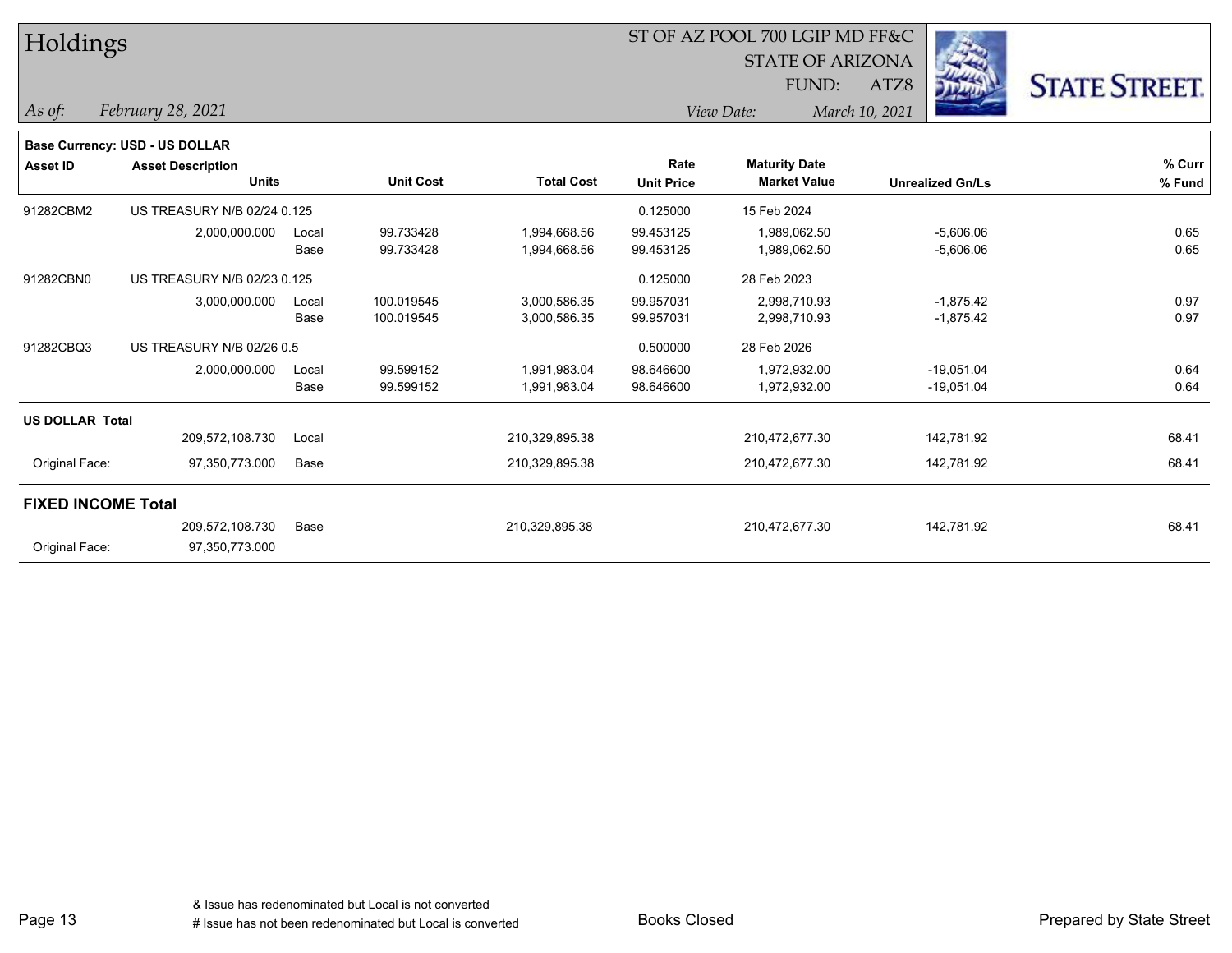| Holdings          |                                       |      |                  |                   | ST OF AZ POOL 700 LGIP MD FF&C |                         |                |                         |                      |
|-------------------|---------------------------------------|------|------------------|-------------------|--------------------------------|-------------------------|----------------|-------------------------|----------------------|
|                   |                                       |      |                  |                   |                                | <b>STATE OF ARIZONA</b> |                |                         |                      |
|                   |                                       |      |                  |                   |                                | FUND:                   | ATZ8           |                         | <b>STATE STREET.</b> |
| $\vert$ As of:    | February 28, 2021                     |      |                  |                   |                                | View Date:              | March 10, 2021 |                         |                      |
|                   | <b>Base Currency: USD - US DOLLAR</b> |      |                  |                   |                                |                         |                |                         |                      |
| Asset ID          | <b>Asset Description</b>              |      |                  |                   | Rate                           | <b>Maturity Date</b>    |                |                         | % Curr               |
|                   | <b>Units</b>                          |      | <b>Unit Cost</b> | <b>Total Cost</b> | <b>Unit Price</b>              | <b>Market Value</b>     |                | <b>Unrealized Gn/Ls</b> | % Fund               |
| <b>FUND Total</b> |                                       |      |                  |                   |                                |                         |                |                         |                      |
|                   | 306,752,929.520                       | Base |                  | 307,556,383.42    |                                | 307.677.605.67          |                | 121.222.25              | 100.00               |
| Original Face:    | 97,350,773.000                        |      |                  |                   |                                |                         |                |                         |                      |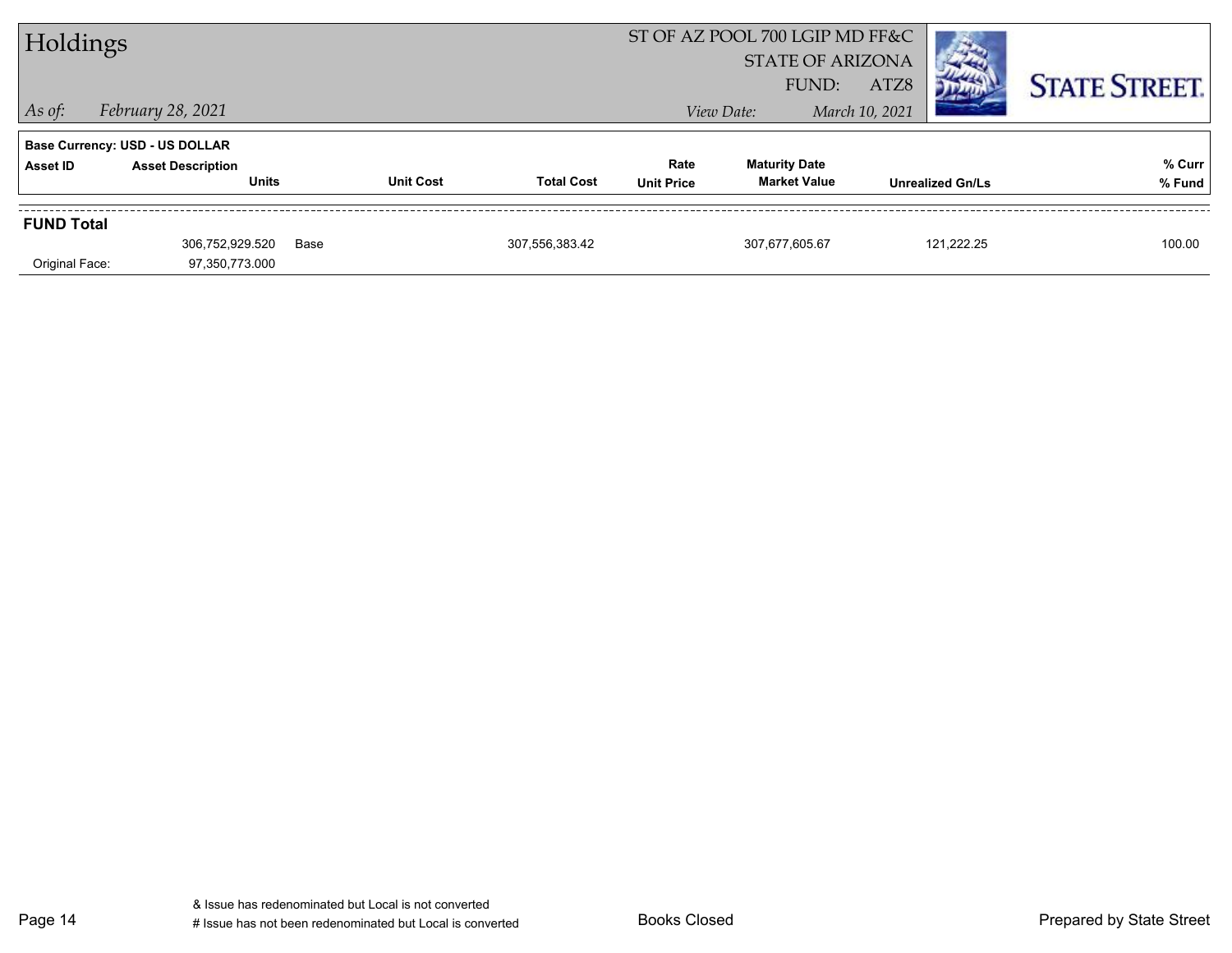## Currency Summary

*As of: February 28, 2021*

## ST OF AZ POOL 700 LGIP MD FF&C

STATE OF ARIZONA

ATZ8



*View Date: March 10, 2021*FUND:

| Base Currency: USD - US DOLLAR |
|--------------------------------|
|--------------------------------|

| <b>Dase OdiTency.00D - 00 DOLLAR</b> |                 |       |                   |                     | % Currency |                         |                          |                           |
|--------------------------------------|-----------------|-------|-------------------|---------------------|------------|-------------------------|--------------------------|---------------------------|
|                                      | <b>Units</b>    |       | <b>Total Cost</b> | <b>Market Value</b> | % Fund     | <b>Unreal Sec Gn/Ls</b> | <b>Unreal Curr Gn/Ls</b> | <b>Total Unreal Gn/Ls</b> |
| <b>US DOLLAR</b>                     |                 |       |                   |                     |            |                         | Exchange Rate:           | 1.000000                  |
| <b>CASH</b>                          |                 |       |                   |                     |            |                         |                          |                           |
|                                      | 636,383.920     | Local | 636,383.92        | 636,383.92          | 0.21       | 0.00                    |                          | 0.00                      |
|                                      |                 | Base  | 636,383.92        | 636,383.92          | 0.21       | 0.00                    | 0.00                     | 0.00                      |
| <b>CASH EQUIVALENT</b>               |                 |       |                   |                     |            |                         |                          |                           |
|                                      | 96,544,436.870  | Local | 96,590,104.12     | 96,568,544.45       | 31.39      | $-21,559.67$            |                          | $-21,559.67$              |
|                                      |                 | Base  | 96,590,104.12     | 96,568,544.45       | 31.39      | $-21,559.67$            | 0.00                     | $-21,559.67$              |
| <b>FIXED INCOME</b>                  |                 |       |                   |                     |            |                         |                          |                           |
|                                      | 209,572,108.730 | Local | 210,329,895.38    | 210,472,677.30      | 68.41      | 142,781.92              |                          | 142,781.92                |
| Original Face:                       | 97,350,773.000  | Base  | 210,329,895.38    | 210,472,677.30      | 68.41      | 142,781.92              | 0.00                     | 142,781.92                |
| <b>US DOLLAR Total</b>               |                 |       |                   |                     |            |                         |                          |                           |
|                                      | 306,752,929.520 | Local | 307,556,383.42    | 307,677,605.67      | 100.00     | 121,222.25              |                          | 121,222.25                |
| Original Face:                       | 97,350,773.000  | Base  | 307,556,383.42    | 307,677,605.67      | 100.00     | 121,222.25              | 0.00                     | 121,222.25                |
| <b>FUND Total</b>                    |                 |       |                   |                     |            |                         |                          |                           |
|                                      | 306,752,929.520 | Base  | 307,556,383.42    | 307,677,605.67      | 100.00     | 121,222.25              | 0.00                     | 121,222.25                |
| Original Face:                       | 97,350,773.000  |       |                   |                     |            |                         |                          |                           |
|                                      |                 |       |                   |                     |            |                         |                          |                           |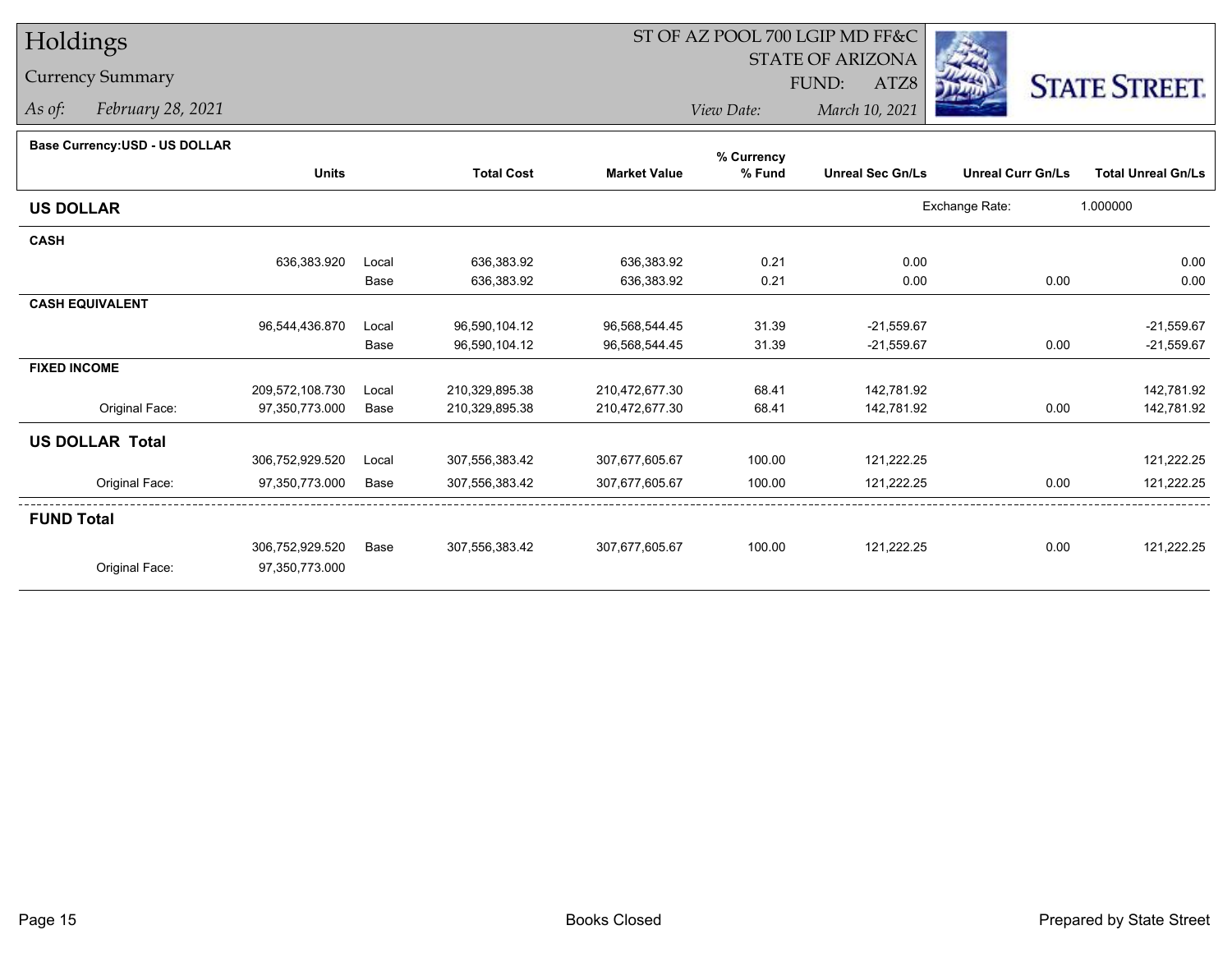| Holdings             |                                       |                   |                     |            | ST OF AZ POOL 700 LGIP MD FF&C           |                          |                           |
|----------------------|---------------------------------------|-------------------|---------------------|------------|------------------------------------------|--------------------------|---------------------------|
| <b>Asset Summary</b> |                                       |                   |                     |            | <b>STATE OF ARIZONA</b><br>FUND:<br>ATZ8 |                          |                           |
| As of:               | February 28, 2021                     |                   |                     | View Date: | March 10, 2021                           |                          | <b>STATE STREET.</b>      |
|                      | <b>Base Currency: USD - US DOLLAR</b> |                   |                     |            |                                          |                          |                           |
|                      | <b>Units</b>                          | <b>Total Cost</b> | <b>Market Value</b> | % Fund     | <b>Unreal Sec Gn/Ls</b>                  | <b>Unreal Curr Gn/Ls</b> | <b>Total Unreal Gn/Ls</b> |
| <b>CASH</b>          |                                       |                   |                     |            |                                          |                          |                           |
| <b>US DOLLAR</b>     |                                       |                   |                     |            |                                          |                          | 0.00                      |
|                      | 636,383.920                           | 636,383.92        | 636,383.92          | 0.21       | 0.00                                     | 0.00                     |                           |
| <b>CASH Total</b>    | 636,383.920                           | 636,383.92        | 636,383.92          | 0.21       | 0.00                                     | 0.00                     | 0.00                      |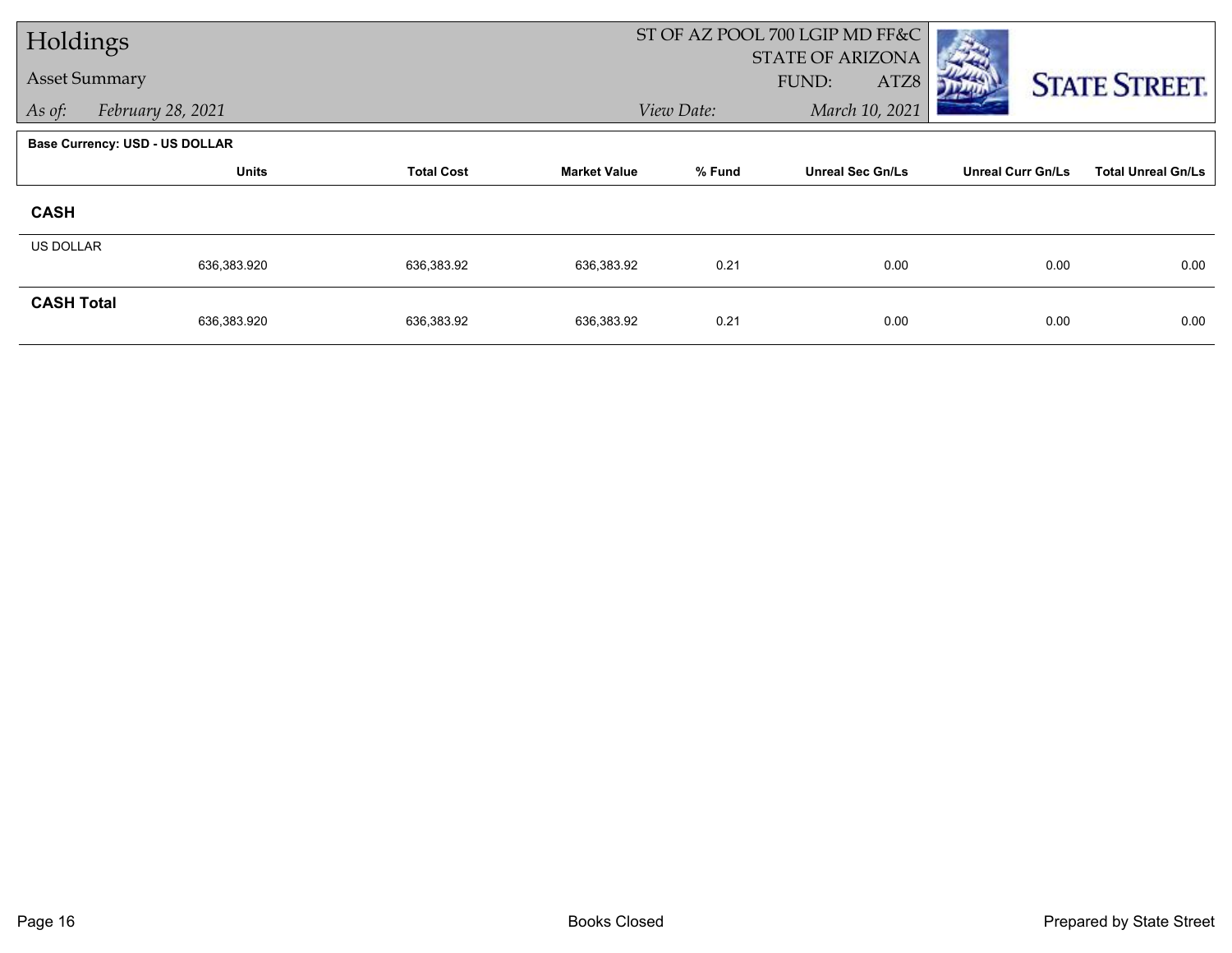| Holdings  |                                       |                   |                     | ST OF AZ POOL 700 LGIP MD FF&C |                         |                          |                           |
|-----------|---------------------------------------|-------------------|---------------------|--------------------------------|-------------------------|--------------------------|---------------------------|
|           |                                       |                   |                     |                                | <b>STATE OF ARIZONA</b> |                          |                           |
|           | <b>Asset Summary</b>                  |                   |                     |                                | <b>FUND:</b><br>ATZ8    |                          | <b>STATE STREET.</b>      |
| As of:    | February 28, 2021                     |                   |                     | View Date:                     | March 10, 2021          |                          |                           |
|           | <b>Base Currency: USD - US DOLLAR</b> |                   |                     |                                |                         |                          |                           |
|           | <b>Units</b>                          | <b>Total Cost</b> | <b>Market Value</b> | % Fund                         | <b>Unreal Sec Gn/Ls</b> | <b>Unreal Curr Gn/Ls</b> | <b>Total Unreal Gn/Ls</b> |
|           | <b>CASH EQUIVALENT</b>                |                   |                     |                                |                         |                          |                           |
| US DOLLAR |                                       |                   |                     |                                |                         |                          |                           |
|           | 96,544,436.870                        | 96,590,104.12     | 96,568,544.45       | 31.39                          | $-21,559.67$            | 0.00                     | $-21,559.67$              |
|           | <b>CASH EQUIVALENT Total</b>          |                   |                     |                                |                         |                          |                           |
|           | 96,544,436.870                        | 96,590,104.12     | 96,568,544.45       | 31.39                          | $-21,559.67$            | 0.00                     | $-21,559.67$              |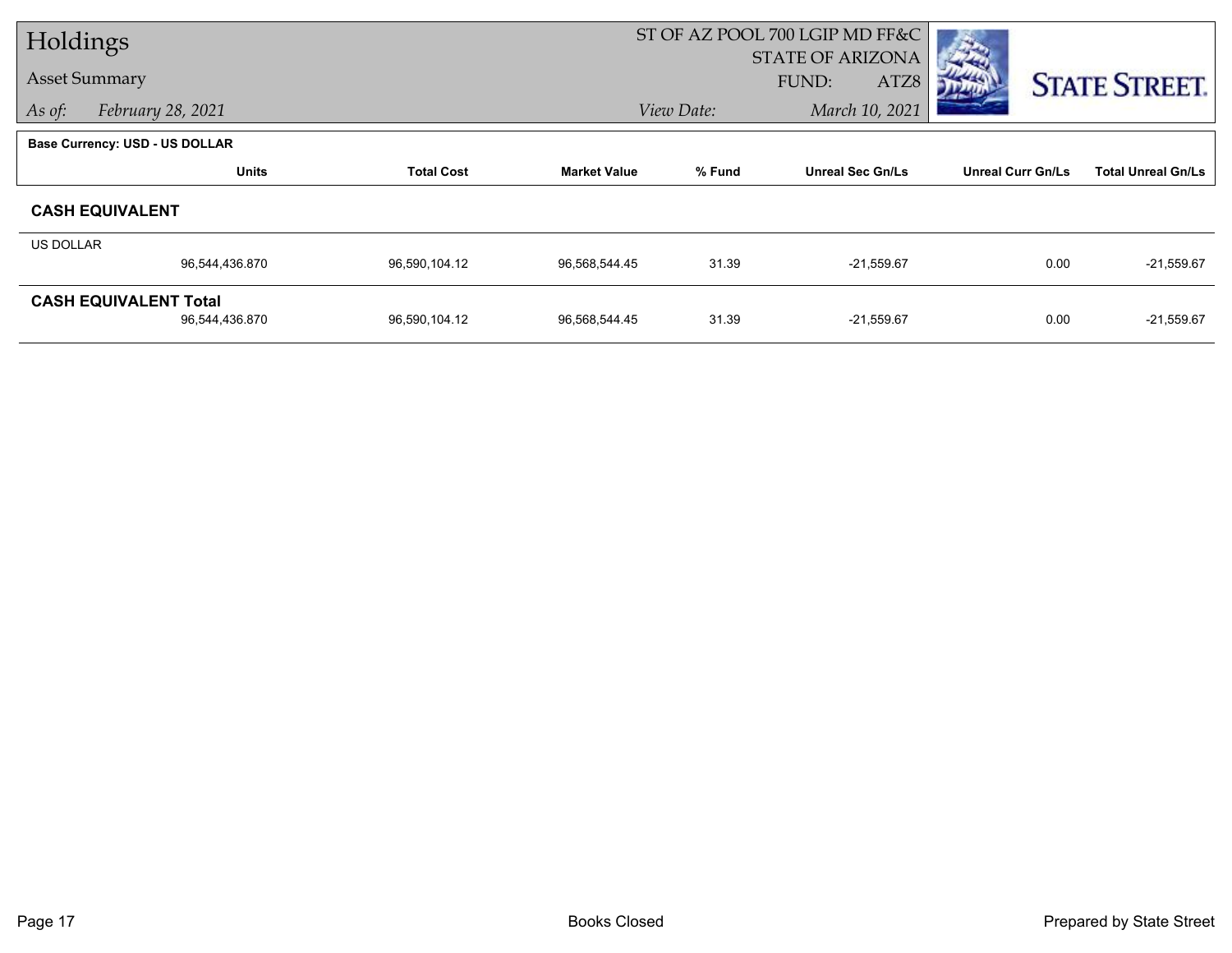| Holdings         |                                       |                   |                     |            | ST OF AZ POOL 700 LGIP MD FF&C |                          |                           |
|------------------|---------------------------------------|-------------------|---------------------|------------|--------------------------------|--------------------------|---------------------------|
|                  |                                       |                   |                     |            | <b>STATE OF ARIZONA</b>        |                          |                           |
|                  | <b>Asset Summary</b>                  |                   |                     |            | FUND:<br>ATZ8                  |                          | <b>STATE STREET.</b>      |
| As of:           | February 28, 2021                     |                   |                     | View Date: | March 10, 2021                 |                          |                           |
|                  | <b>Base Currency: USD - US DOLLAR</b> |                   |                     |            |                                |                          |                           |
|                  | <b>Units</b>                          | <b>Total Cost</b> | <b>Market Value</b> | % Fund     | <b>Unreal Sec Gn/Ls</b>        | <b>Unreal Curr Gn/Ls</b> | <b>Total Unreal Gn/Ls</b> |
|                  | <b>FIXED INCOME</b>                   |                   |                     |            |                                |                          |                           |
| <b>US DOLLAR</b> |                                       |                   |                     |            |                                |                          |                           |
|                  | 209,572,108.730                       | 210,329,895.38    | 210,472,677.30      | 68.41      | 142,781.92                     | 0.00                     | 142,781.92                |
|                  | <b>FIXED INCOME Total</b>             |                   |                     |            |                                |                          |                           |
|                  | 209,572,108.730                       | 210,329,895.38    | 210,472,677.30      | 68.41      | 142,781.92                     | 0.00                     | 142,781.92                |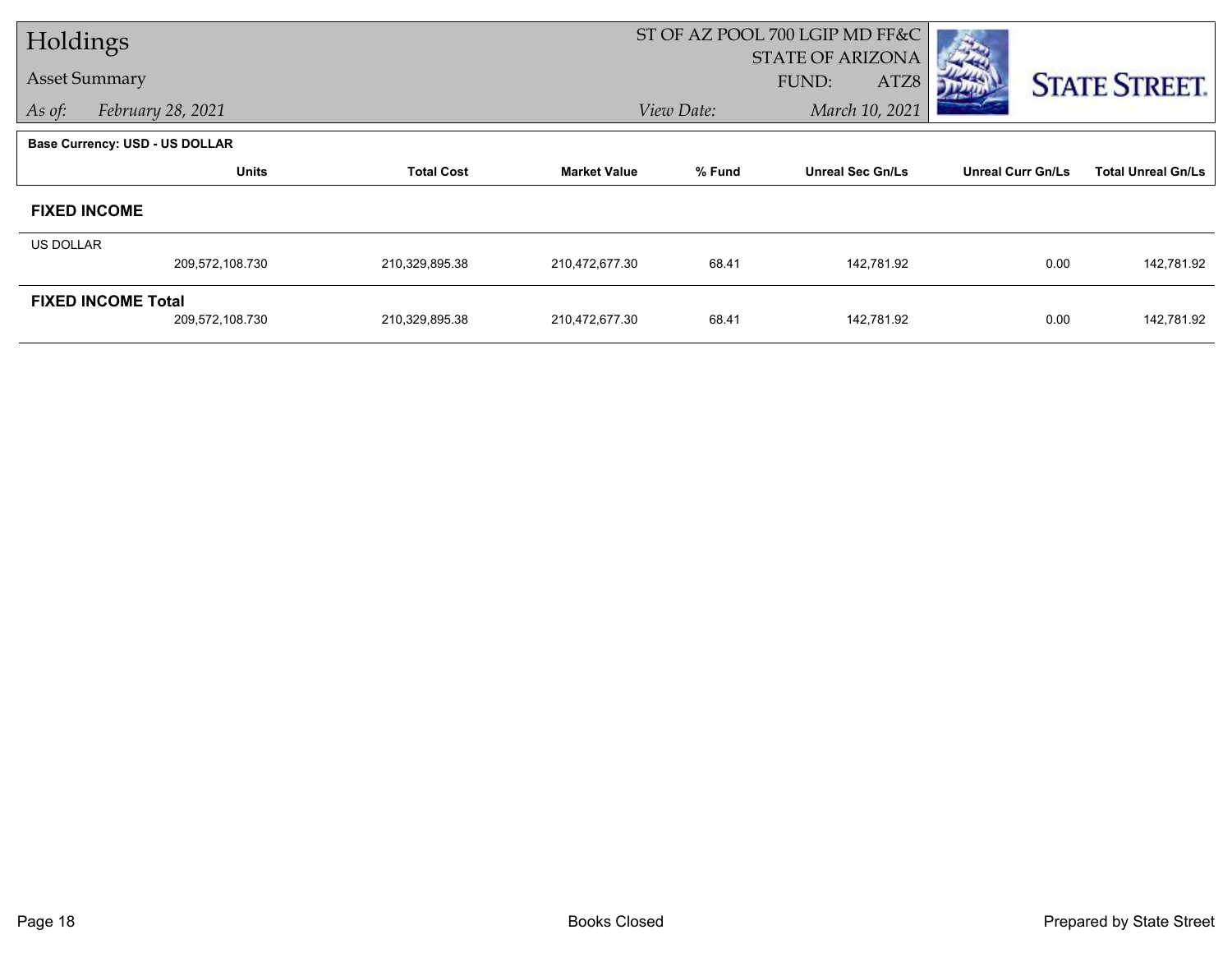| Holdings          |                                       |                |                     | ST OF AZ POOL 700 LGIP MD FF&C |                         |                   |                           |
|-------------------|---------------------------------------|----------------|---------------------|--------------------------------|-------------------------|-------------------|---------------------------|
|                   |                                       |                |                     | <b>STATE OF ARIZONA</b>        |                         |                   |                           |
|                   | <b>Asset Summary</b>                  |                |                     | ATZ8<br>FUND:                  |                         |                   | <b>STATE STREET.</b>      |
| As of:            | February 28, 2021                     |                |                     | View Date:                     | March 10, 2021          |                   |                           |
|                   | <b>Base Currency: USD - US DOLLAR</b> |                |                     |                                |                         |                   |                           |
|                   | <b>Units</b><br><b>Total Cost</b>     |                | <b>Market Value</b> | % Fund                         | <b>Unreal Sec Gn/Ls</b> | Unreal Curr Gn/Ls | <b>Total Unreal Gn/Ls</b> |
| <b>FUND Total</b> |                                       |                |                     |                                |                         |                   |                           |
|                   | 306,752,929.520                       | 307,556,383.42 | 307.677.605.67      | 100.00                         | 121.222.25              | 0.00              | 121,222.25                |